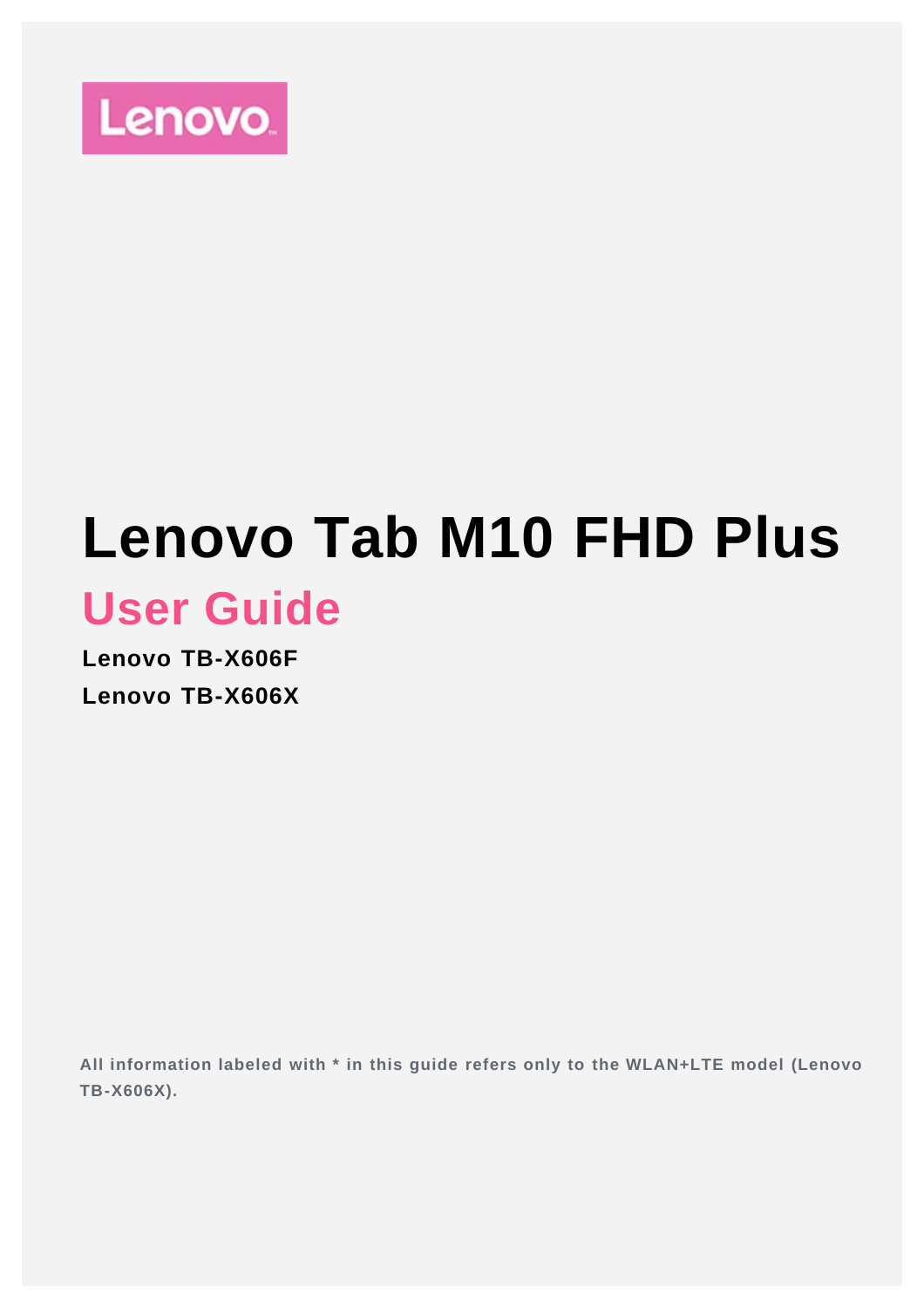

Before using this information and the products it supports, be sure to read the following:

- *Safety, Warranty & Quick Start Guide*
- *Regulatory Notice*
- "Important safety and handling information" in "Appendix".

The *Safety, Warranty & Quick Start Guide* and the *Regulatory Notice* are available on the website at http://support.lenovo.com.

*Note: All pictures and illustrations in this document are for your reference only and may differ from the final product.*

# Lenovo Help

Looking for help? The Lenovo Help app can offer you support for getting direct access to Lenovo's web assistance and forums<sup>\*</sup>, frequent Q&A<sup>\*</sup>, system upgrades<sup>\*</sup>, hardware function tests, warranty status checks\*, service requests\*\*, and repair status\*\*.

*Note:*

- *\* requires data network access.*
- *\*\* is not available in some countries.*

You have two ways to get this app:

Search for and download the app from Google Play.



Scan the following QR code with a Lenovo Android device.



# Technical specifications

| <b>Model</b>    | Lenovo TB-X606F<br>Lenovo TB-X606X |                           |  |  |
|-----------------|------------------------------------|---------------------------|--|--|
| <b>CPU</b>      | MediaTek Helio P22T Tab            | MediaTek Helio P22T Tab   |  |  |
| Battery         | 5000mAh                            | 5000mAh                   |  |  |
|                 | Bluetooth 5;                       | Bluetooth 5;              |  |  |
| <b>Wireless</b> | WLAN 802.11 a/b/g/n/ac;            | WLAN 802.11 a/b/g/n/ac;   |  |  |
| communication   | GPS/GLONASS/BDS                    | GPS/A-GPS/GLONASS/BDS;    |  |  |
|                 |                                    | FDD-LTE/TDD-LTE/WCDMA/GSM |  |  |

*Note: Lenovo TB-X606X supports LTE Bands 1, 2, 3, 4, 5, 7, 8, 20, 38, 40, but in some countries LTE is not supported. To know if your device works with LTE networks in your country, contact your carrier.*

## Home screen

The home screen is the starting point for using your device. For your convenience, the home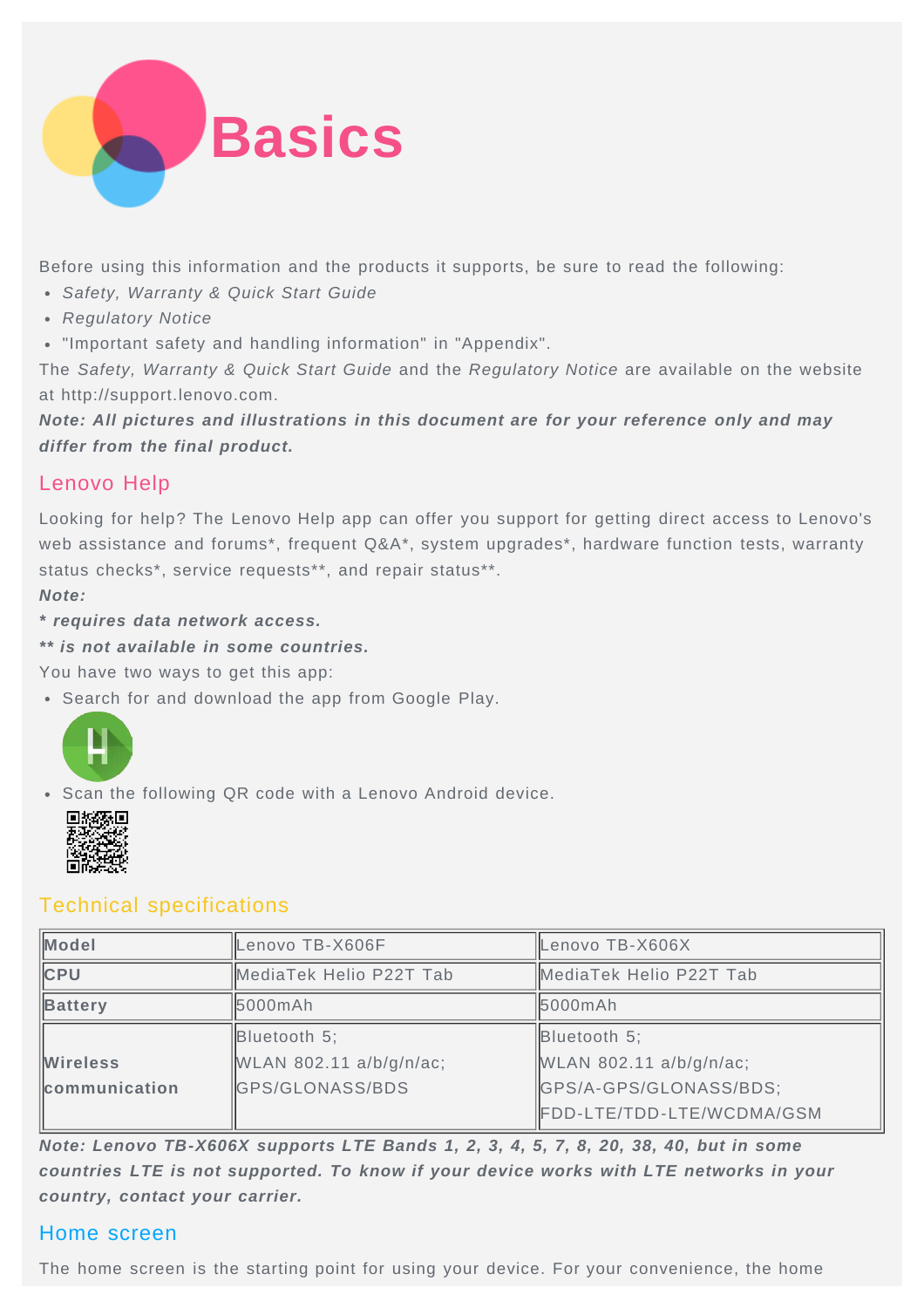screen is already set up with some useful apps and widgets.



*Note: Your device's features and the home screen may be different depending on your location, language, carrier, and device model.*

You can customize your home screen at any time.

**Home screen**

On the default home screen, there is a **Google** Search bar and some useful apps.

**Home settings**

Press and hold anywhere on the home screen except the icons. Tap  $\mathbb{Q}$ , and then Modify Home settings.

**Add a widget to a home screen**

Press and hold anywhere on the home screen except the icons. Tap  $\Box$ , press and hold the widget you want to add, then drag it to where you want to place it, and and then release it.

**Change the wallpaper**

Press and hold anywhere on the home screen except the icons. Tap  $\Box$  and then choose your preferred wallpaper.

Go to **Settings** > **Display** > **Wallpaper** and choose your preferred wallpaper.

**Move an app to another screen**

Press and hold an app that you want to move, drag it to where you want to place it, and then release it.

**Uninstall an app**

1. Press and hold the app that you want to uninstall.

2. Drag to  $\overline{III}$ , then release and tap OK.

#### *Note: Some of the system apps cannot be uninstalled.*

**Find apps**

On the home screen, swipe up from the bottom of your screen to the top.

**View recent apps**

Swipe up from the bottom of screen. Then you can do the following:

- On the home screen swipe left or right to switch to the app you want to open.
- To close an app, swipe an app window up.
- To stop running all apps, tap **Clear all**.

On the bottom of the screen, swipe from left to right to open the recent app.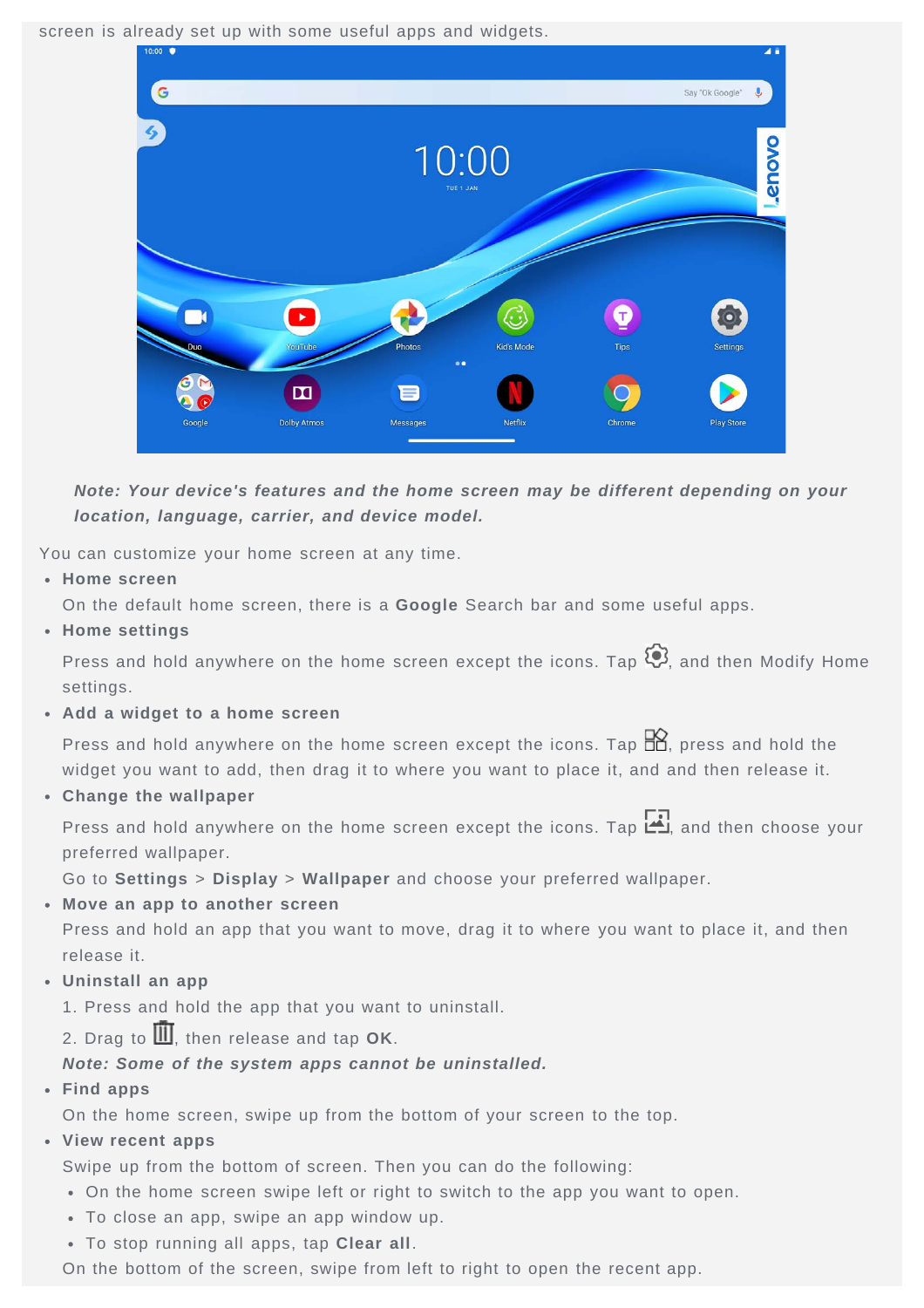# Screen buttons

There is one button at the bottom of the screen.

- Tap  $\longrightarrow$  to return to the default home screen.
- Press and hold to open Google Assistant.

## Notifications and Quick Settings

The Notifications panel informs you of new messages, USB connection, and activities in progress such as file downloading. The Quick Settings panel allows you to access frequently-used settings such as the WLAN switch.

|                 | <b>NO SIM CARD</b>           |                                                                               |                                                             | 79% 自               |                             |       |
|-----------------|------------------------------|-------------------------------------------------------------------------------|-------------------------------------------------------------|---------------------|-----------------------------|-------|
|                 | 1:15 AM Sat, Mar 21          |                                                                               |                                                             | $\Omega$<br>÷       |                             |       |
|                 |                              | $\pmb{\ast}$                                                                  |                                                             | $\boxed{10}$        |                             |       |
|                 |                              |                                                                               |                                                             |                     |                             |       |
|                 |                              |                                                                               |                                                             |                     |                             |       |
|                 |                              |                                                                               |                                                             |                     |                             | enovo |
|                 |                              |                                                                               |                                                             |                     |                             |       |
|                 |                              |                                                                               |                                                             |                     |                             |       |
|                 |                              |                                                                               |                                                             |                     |                             |       |
|                 | SHARE<br>DELETE              |                                                                               |                                                             |                     |                             |       |
|                 | $\rho$ Android System $\sim$ |                                                                               |                                                             |                     |                             |       |
|                 | Tap for more options.        |                                                                               |                                                             |                     |                             |       |
|                 |                              |                                                                               |                                                             |                     |                             |       |
| <b>Settings</b> | Camera                       | Photos                                                                        | Files                                                       | Gmail               | Maps                        |       |
|                 |                              |                                                                               |                                                             |                     |                             |       |
|                 |                              |                                                                               |                                                             |                     |                             |       |
| Google          | Dolby Atmos                  | Messages                                                                      | Netflix                                                     | Chrome              | Play Store                  |       |
|                 | K                            |                                                                               |                                                             |                     |                             |       |
|                 |                              | System UI ^<br>Screenshot saved<br>Manage notifications<br>$\boldsymbol{\Xi}$ | Tap to view your screenshot<br>Charging this device via USB | $\alpha \pm \alpha$ | 心<br>ত্<br><b>CLEAR ALL</b> |       |

You can do any of the following:

- To see notifications, swipe down from the top of the screen.
- To close the Notifications panel, swipe up from the bottom of the screen.
- To dismiss a notification, swipe left or right across the notification.
- To dismiss all notifications, tap **CLEAR ALL** at the bottom of the Notifications panel.
- To Manage notifications, tap **Manage notifications** at the bottom of the Notifications panel.
- To open the Quick Settings panel, swipe down from the top of the screen twice.
- To close the Quick Settings panel, swipe up from the bottom of the screen.

## Force shutdown/Force reboot

Press and hold the Power button for about 8 seconds until the device turns off or press and hold the Power button for about 12 seconds to reboot.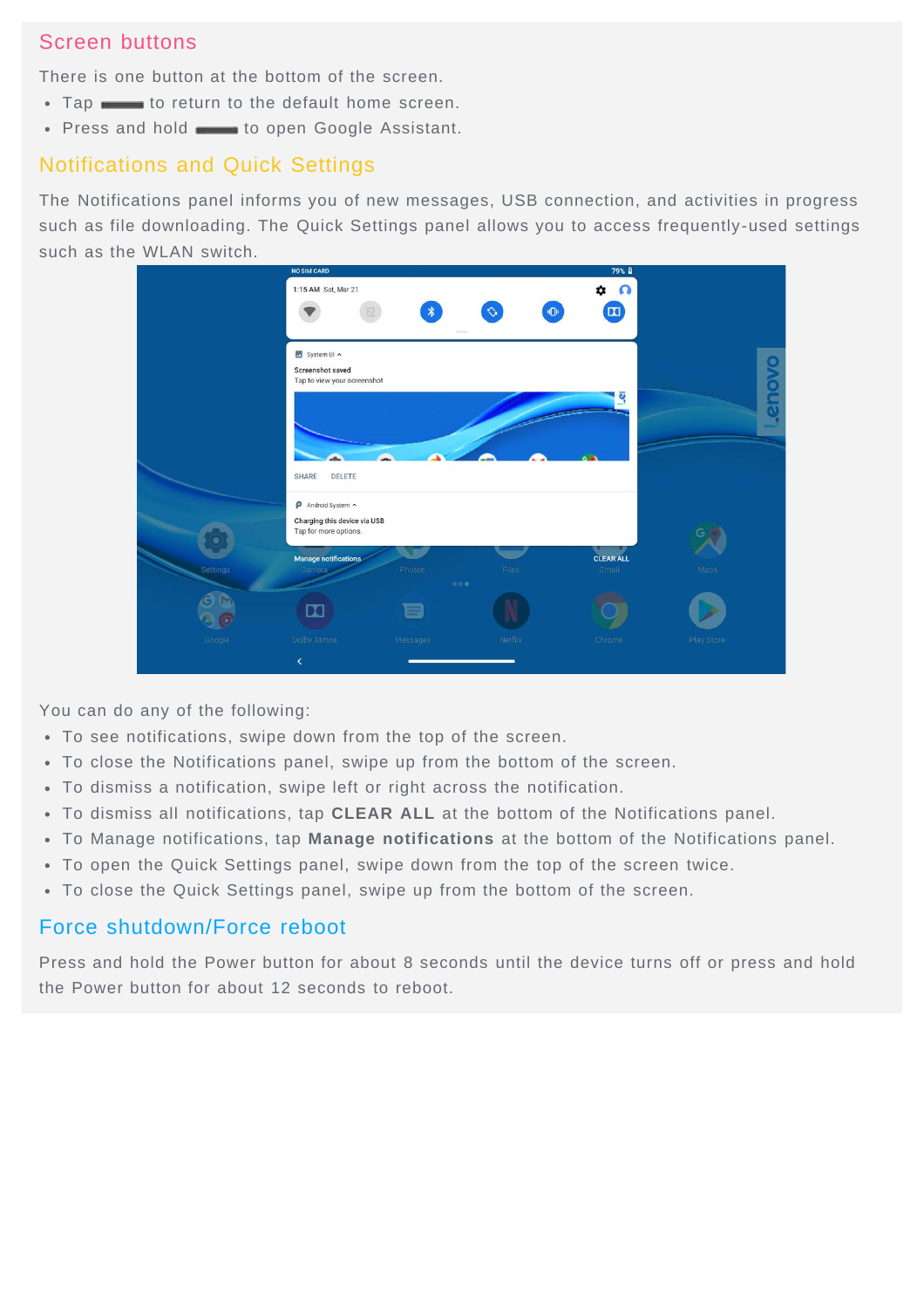

## Using Productivity mode

Go to **Settings** > **Display** > **Navigation bar** > **Productivity mode** to turn it on.

| 10:00        |                                                                                                                            |                                              |                         | ä        |
|--------------|----------------------------------------------------------------------------------------------------------------------------|----------------------------------------------|-------------------------|----------|
| $\leftarrow$ | <b>Navigation bar</b>                                                                                                      |                                              |                         | $\alpha$ |
|              | $\sim$ $\sim$<br>田 田 田 田 田 田<br>m M<br>The Williams                                                                        | <b>Contract</b><br>音音画<br>DENOCH<br>$\equiv$ | -2.                     |          |
|              | $\bigcirc$ Classic mode                                                                                                    | Productivity mode                            | $\bigcirc$ Gesture mode |          |
|              | Navigation bar display                                                                                                     |                                              |                         |          |
|              | Navigation bar resident                                                                                                    | $\bullet$                                    |                         |          |
|              | Auto-hide gestures <sup>O</sup><br>Automatically hide navigation bar, Swipe out on the gesture at the bottom of the screen | $\circ$                                      |                         |          |
|              |                                                                                                                            |                                              |                         |          |
|              |                                                                                                                            |                                              |                         |          |
|              |                                                                                                                            |                                              |                         |          |
|              |                                                                                                                            |                                              |                         |          |
|              |                                                                                                                            |                                              |                         |          |
| ∢            | T<br>۰                                                                                                                     |                                              |                         |          |
|              |                                                                                                                            |                                              |                         |          |

## Navigation bar

Recent app icons are displayed in the navigation bar, you can do any of the following:

- To open an app, tap its icon.
- When the app icons can not be completely displayed in the app list,  $\cdots$  will appear at the side of the navigation bar. To see the hidden icons, slide left or right.
- To adjust the order of the icons in the navigation bar, press and hold an app icon until it becomes slightly transparent, drag it to where you want to place it and then release it.
- To close an app, press and hold an app until its icon becomes slightly transparent, drag it upwards and then release it.

#### Using split screen mode

- **Method 1**
	- 1. Open an app then tap  $\Box$ .

2. Press and hold this app, drag it to " **Split screen**", and then release it. This app will be displayed in split screen mode.

3. Tap  $\bigcirc$ , choose the second app you want to open and the two apps will then be displayed in split screen mode.

**Method 2**

1. Open an app then press and hold **.** This app will be displayed in split screen mode.

2. Tap  $\Box$  and choose the second app you want to open. The two apps will then be displayed in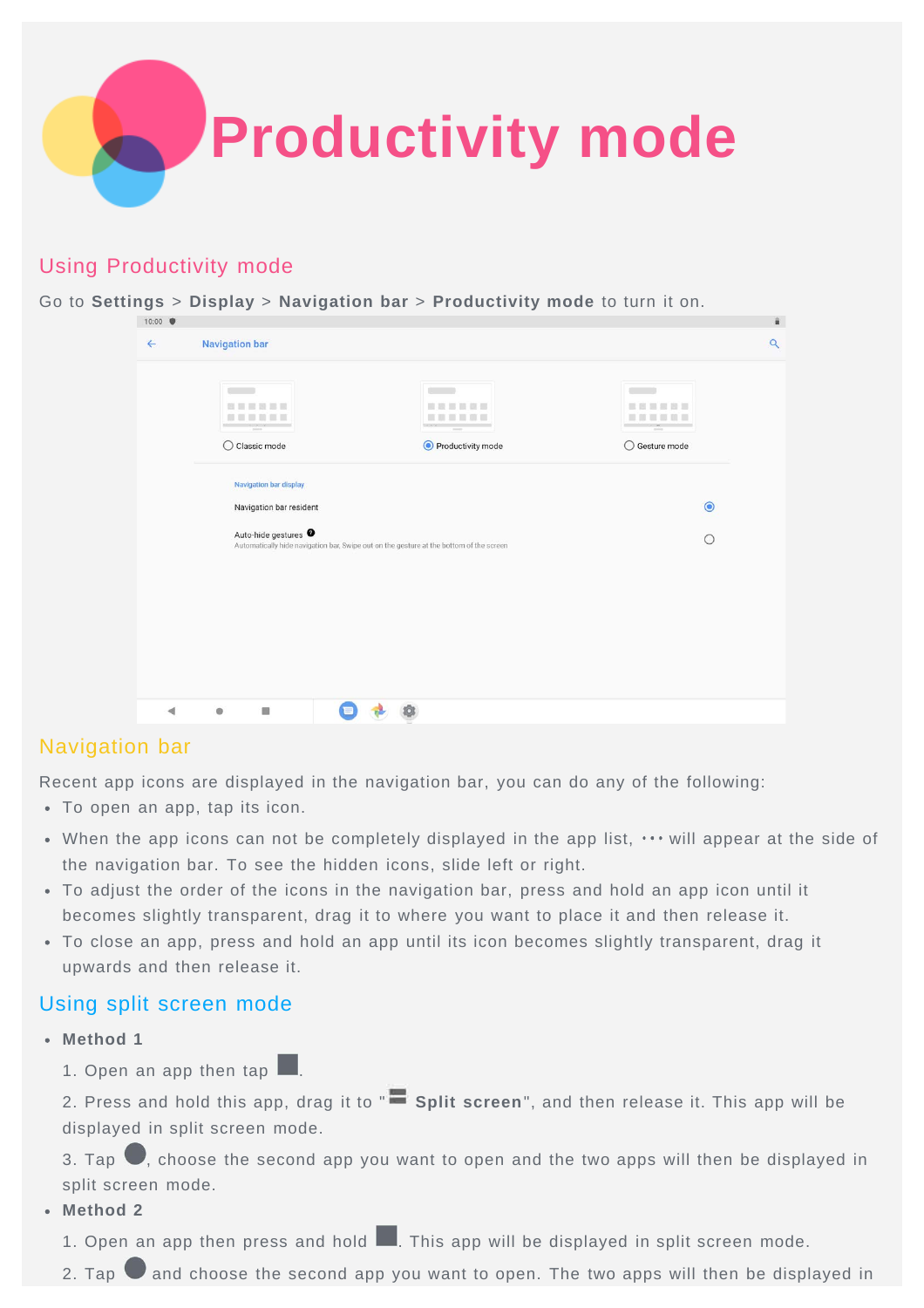

*Note: Not all applications support split screen mode.*

# Split screen settings

In split screen mode you can do the following:

**Adjust the split screen size**

Slide the "" in the middle of the two screens to adjust the split screen size.

**Replace the second app**

Tap icon to choose another app.

**Close the second app**

Press and hold the app icon in the navigation bar until it becomes slightly transparent, then drag it upwards and release.

## Exiting split screen mode

You can exit split screen mode by:

- Choosing an app that doesn't support split screen mode.
- Sliding the "" to the edge of the screen.  $\ddot{\phantom{a}}$
- Pressing and holding  $\blacksquare$  to enter full screen mode.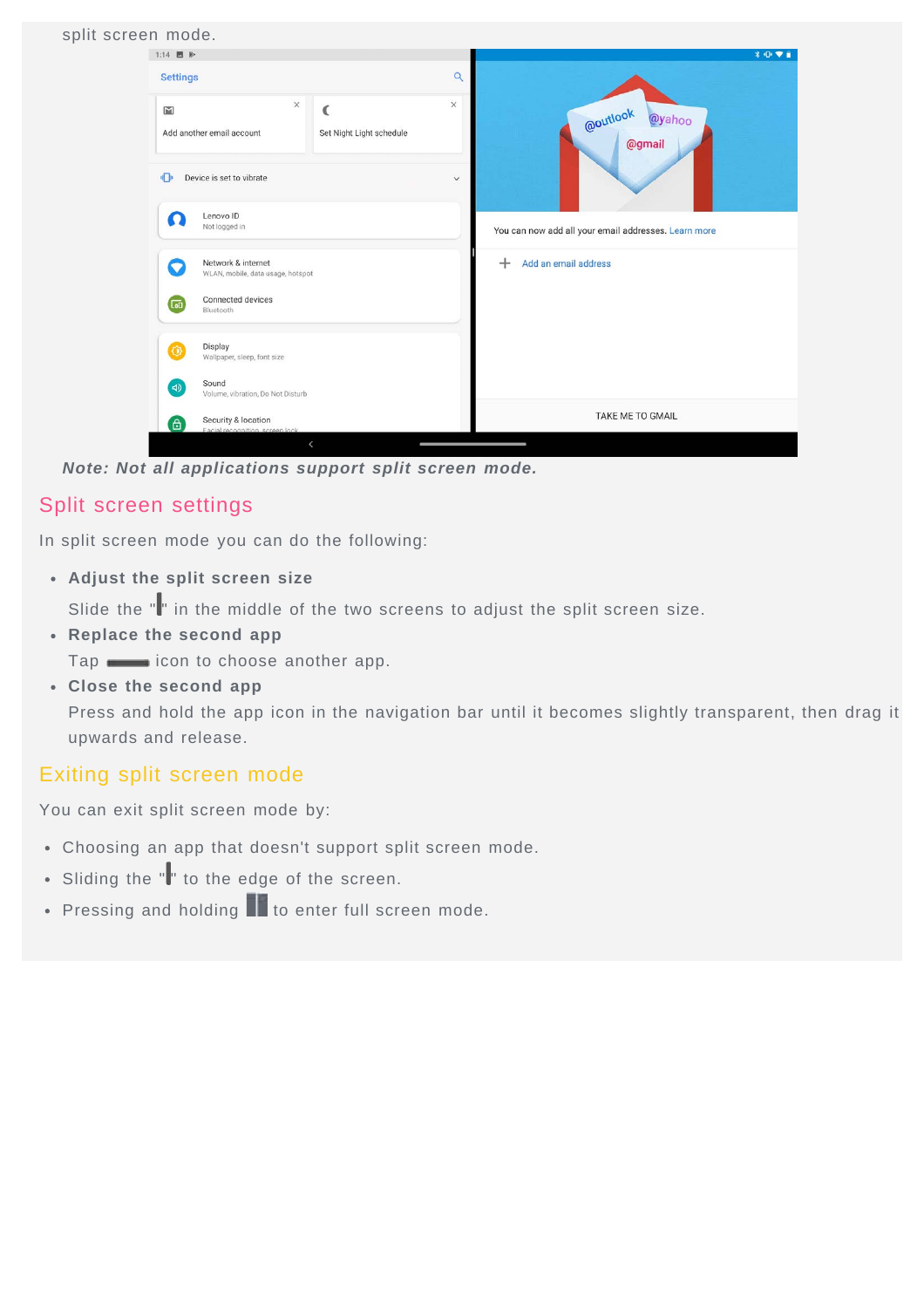

# Multi-User Preferences

There are three user types:

- **Owner:** An owner has full control over all user permissions and manages all user accounts.
- **Guest:** The guest has restricted access to the device.
- **New User:** You can share this device with other people by creating additional users. Each user has their own space, which they can customize with apps, unique wallpaper, and so on.

## Creating new user accounts

Tap **Settings** > **Users & accounts** > **Multiple users** > **Add user or profile** > **User** to create user accounts.

Swipe down from the top of the screen, and then tap the users icon to create user accounts.

#### Switching between user accounts

On the home screen, swipe down from the top of the screen, and then tap the users icon to switch between different user accounts.

![](_page_6_Figure_11.jpeg)

On the lock screen interface, tap the user's icon and select the user icon you want to switch to, then tap to switch to the other account.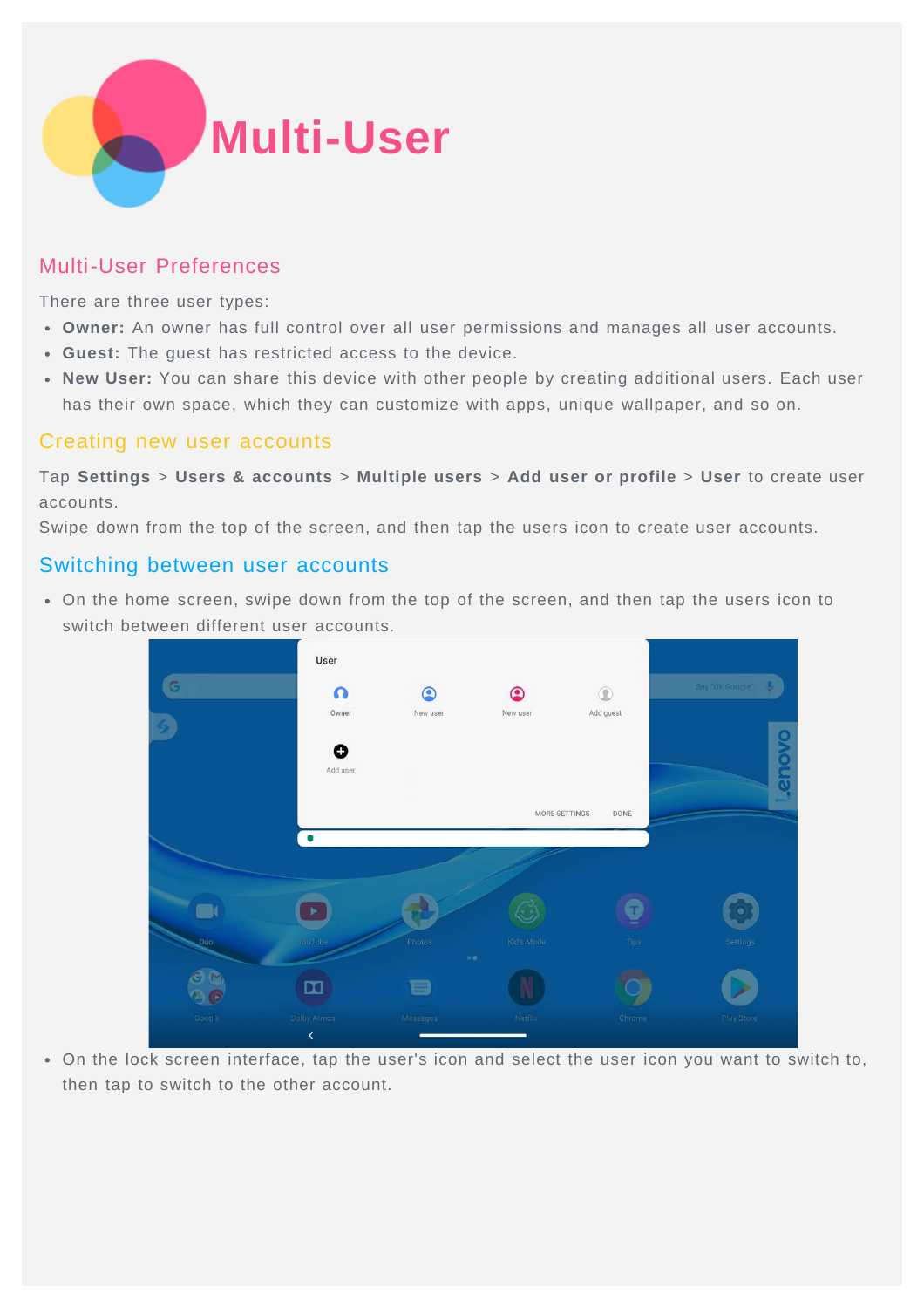![](_page_7_Picture_0.jpeg)

# Deleting a user account

Tap **Settings** > **Users & accounts** > **Multiple users**, and tap the icon located beside the account you would like to delete and then tap **DELETE**.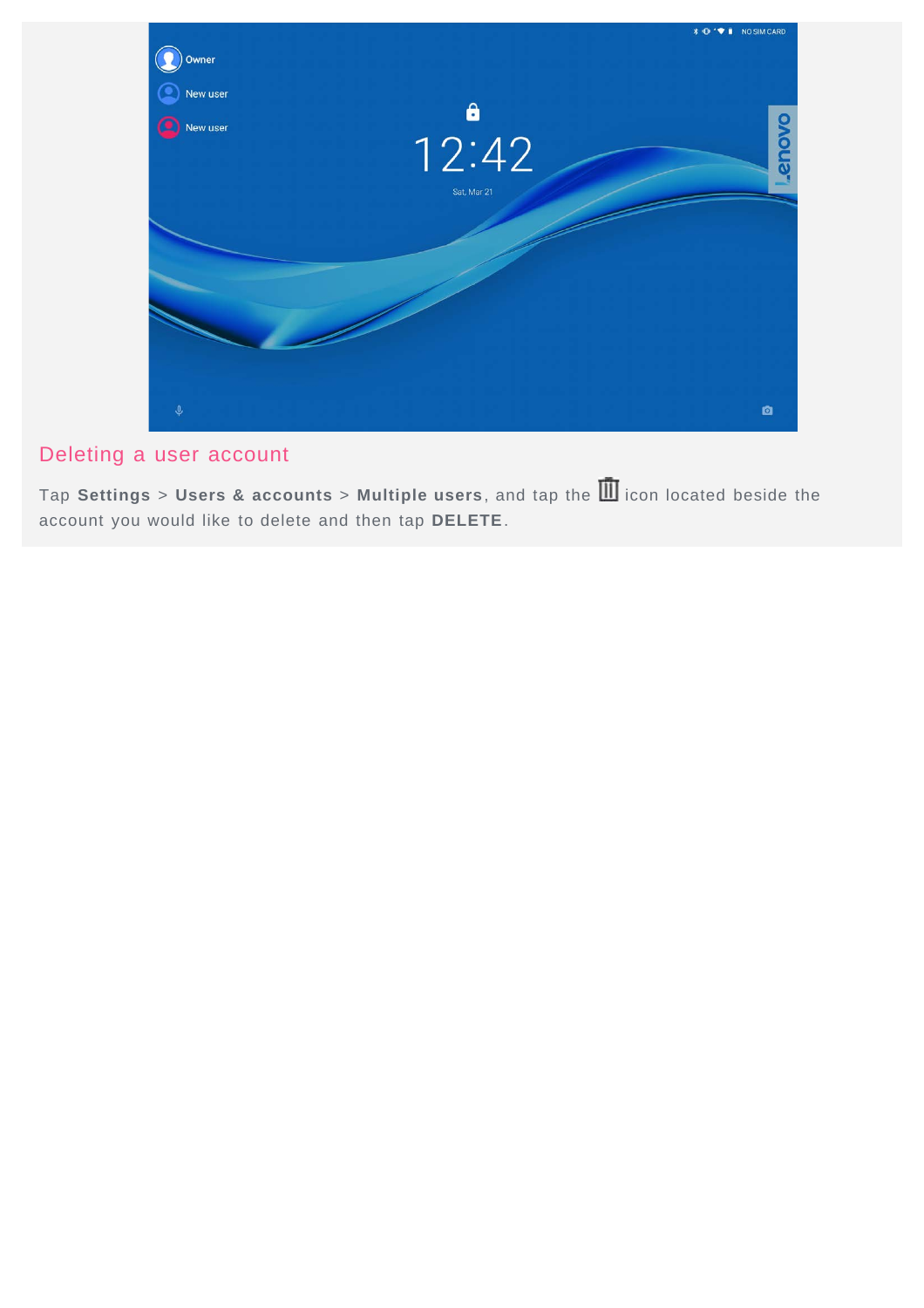![](_page_8_Picture_0.jpeg)

To use the pen feature, go to **Settings** > **Screen Assistant** to turn on the Screen Assistant function.

# Turn the Pen Feature on and off

#### Turn on Pen Feature

Swipe left from the right edge of the screen, tap below , press and hold the , drag to the right of the border and turn on the Pen Feature.

#### Turn off Pen Feature

Press and hold the , drag to the right of the border and turn off the Pen Feature.

## Hide/show Pen Feature

- $\bullet$  When the Pen Feature is turned on, tap  $\bullet$  to display the Pen Feature.
- Tap outside the Pen Feature to hide the Pen Feature.

# Setting the Pen Feature

- .  $\bullet$ : Set the thickness of the brush.
- . Return.
- Advance.
- $IV_{: \text{Draw lines.}}$
- $\Box$ : Draw rectangle.
- ). Draw a circle.
- Clear all: Clear everything on the artboard.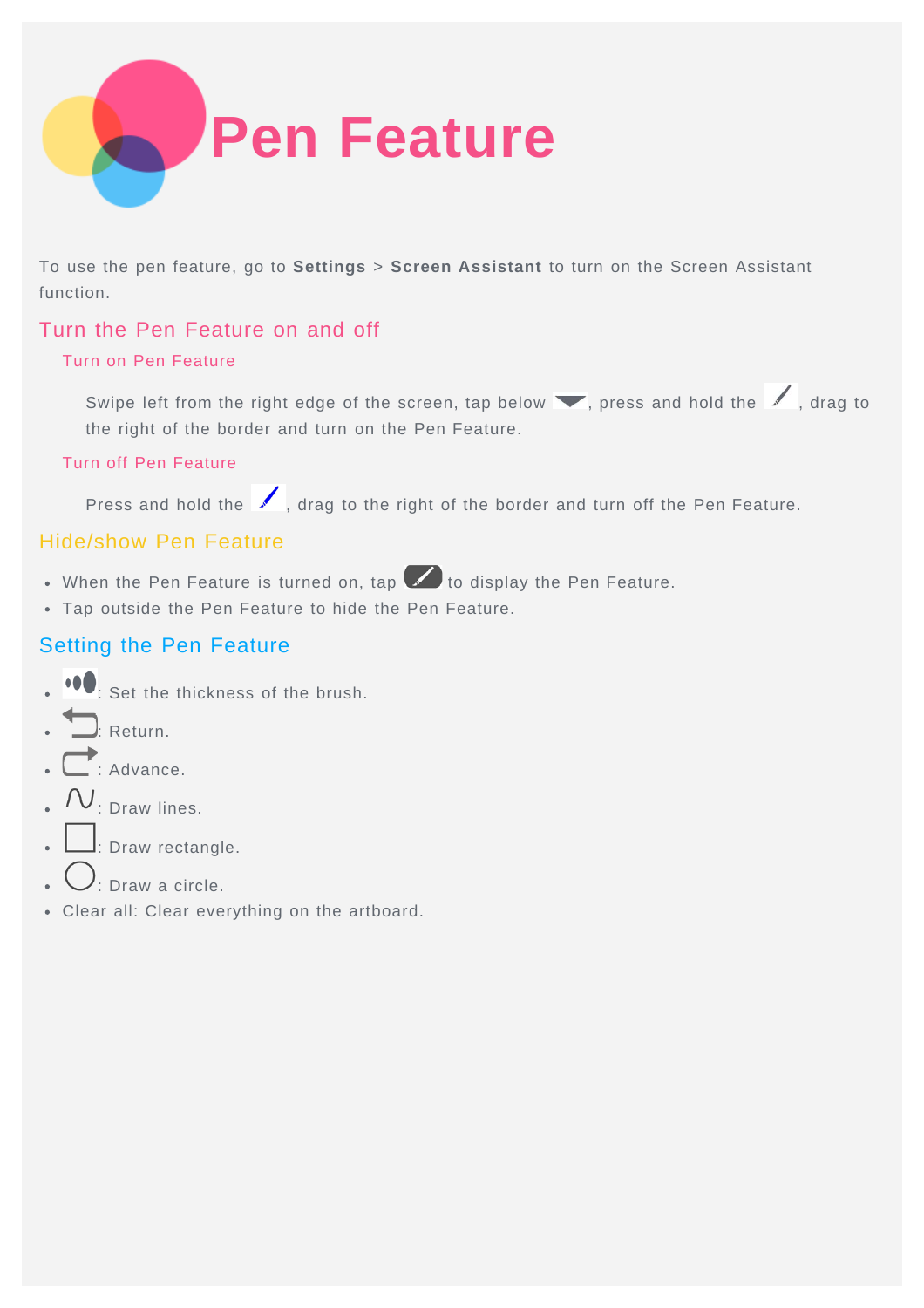![](_page_9_Picture_0.jpeg)

To open the **Camera** app, go to **Camera**.

![](_page_9_Picture_2.jpeg)

# Taking photos and videos

You can take photos and record videos with your device's built-in camera.

- Tap  $\bigoplus$  to keystone correct.
- $\bullet$  Tap  $\bigcirc$  to take a photo.
- $\cdot$  Tap  $\bigodot$  to record a video.
- $\bullet$  Tap  $\bullet$  to switch between the front and the rear camera.
- Tap  $\hat{\ell}$  to select a filter.
- . Tap **to** configure the other camera settings.

# Taking screenshots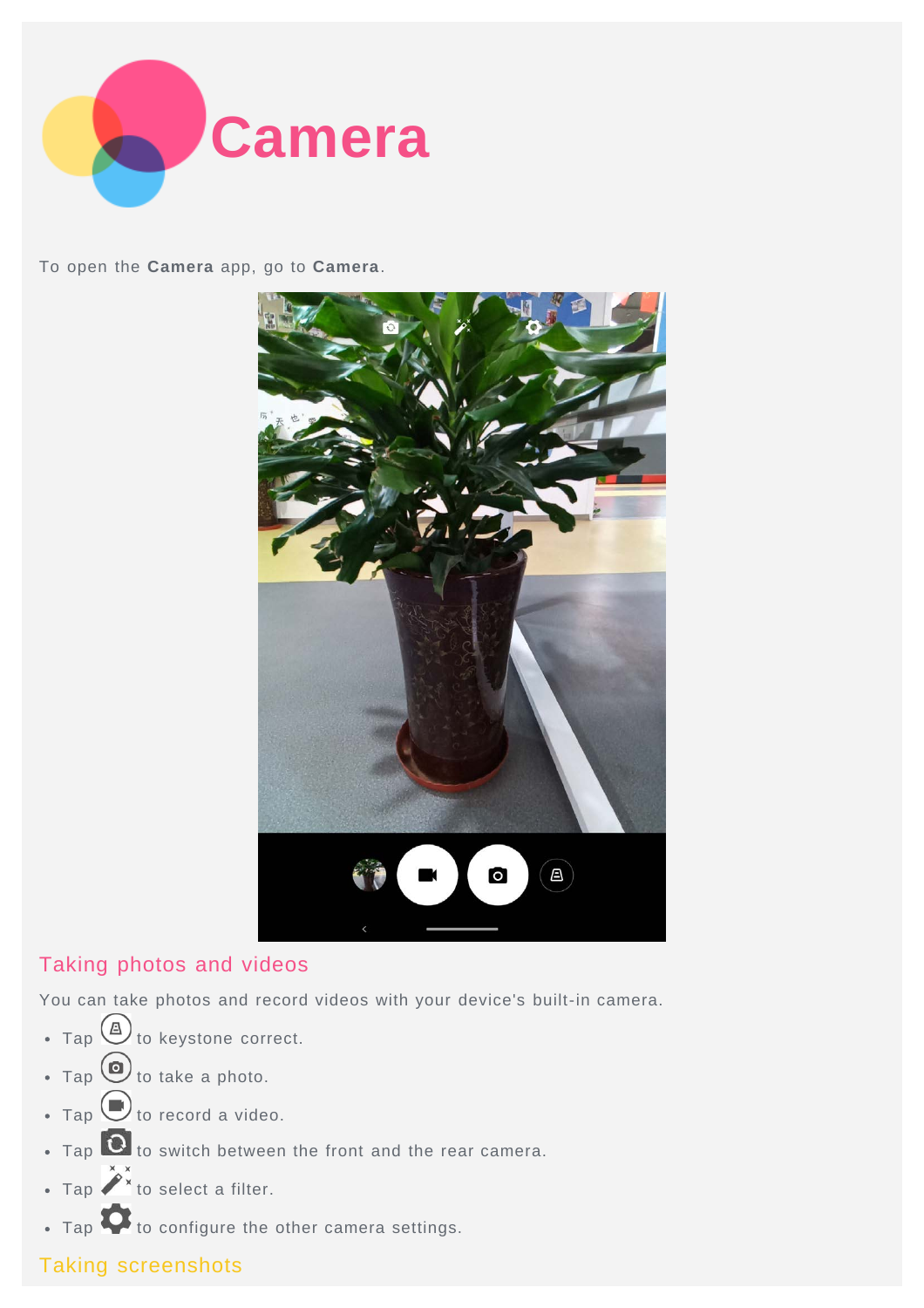Press and hold the **Power** and the **Volume down** buttons at the same time to take a screenshot.

## Viewing pictures and videos

Photos and videos are stored in your device's internal storage. You can view your photos and videos by using the following methods:

- Tap the thumbnail when using the **Camera** app.
- Go to **Photos**.
- Go to **Files**.

The screenshots are stored in your device's internal storage. You can view your screenshots by using the following methods:

- Go to **Photos**.
- Go to **Files**.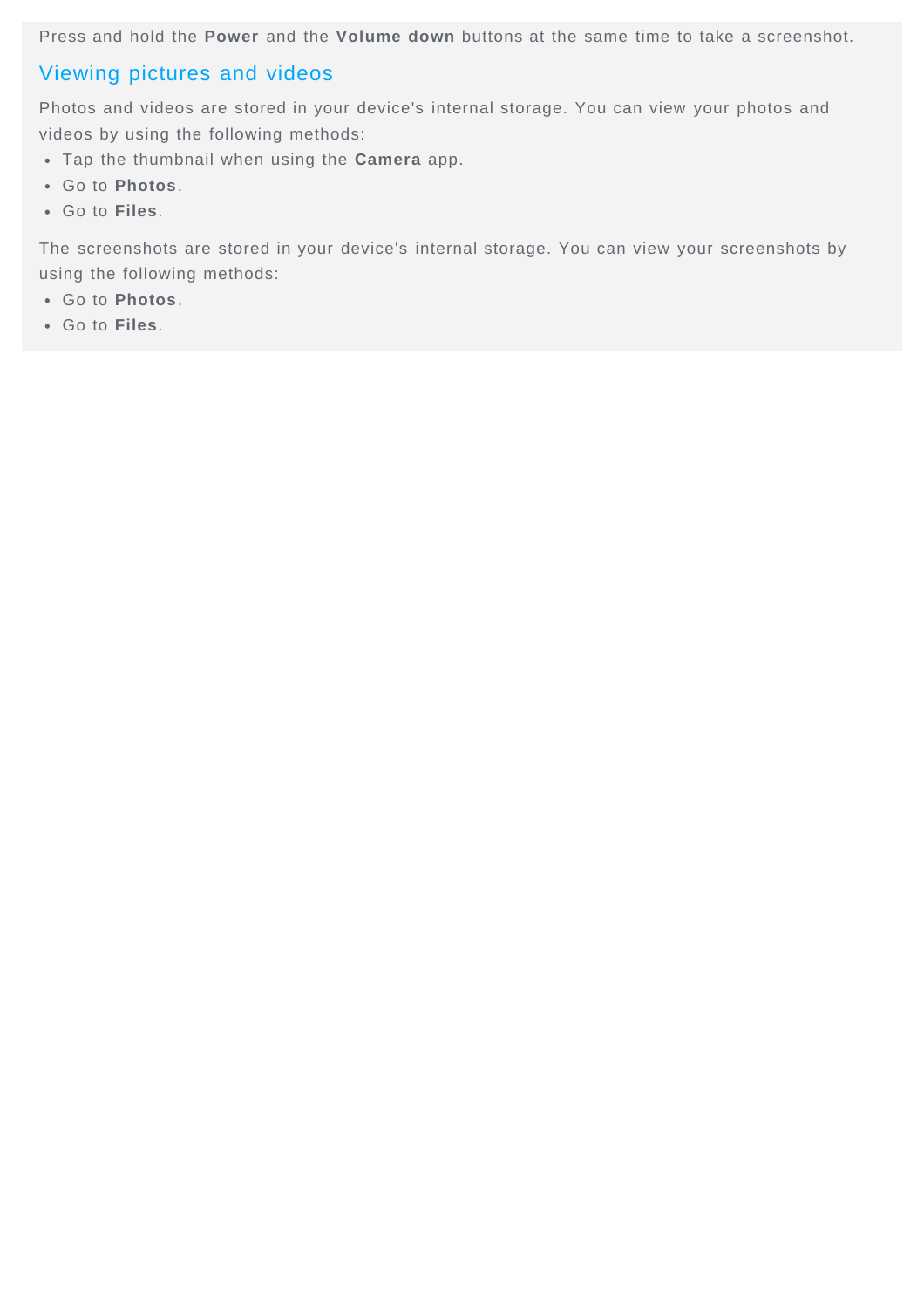![](_page_11_Picture_0.jpeg)

You need to set up a wireless network before connecting to the Internet.

- Set up a WLAN network.
- \*Set up a mobile network.
- Set up a VPN network.

You can also share your mobile network with others.

• \*Set up a hotspot.

## Setting up a WLAN network

Go to **Settings** > **Network & Internet** > **WLAN**. Turn on the WLAN switch and tap a WLAN hotspot in the list to connect to the Internet. When you are connecting to a secure hotspot, you need to enter your login name and password to connect.

## \*Setting up a mobile network

Go to **Settings** > **Network & Internet** > **Mobile network**.

*Note: You need a valid SIM card with a data service. If you don't have a SIM card, contact your carrier.*

# Setting up a VPN network

VPNs are used within organizations to allow you to communicate private information securely over a non-private network. You may need to configure a VPN, for example, to access your work email. Ask the network's administrator for the settings necessary to configure a VPN for your network.

- 1. Go to **Settings** > **Network & Internet** > **VPN**.
- 2. Tap  $+$  to edit the VPN profile, including the server name, type, and server address, and then tap **SAVE**.
- 3. Tap the VPN server name, enter the username and password, and then tap **CONNECT** to connect to the VPN network.
- 4. Tap  $\bullet\bullet$  to edit or forget the VPN.

*Note: You need to set a lock screen Pattern, PIN or Password before using a VPN. Go to Settings > Security & location > Screen lock to select a screen lock option and set up the screen lock.*

# \*Setting up a hotspot

You can use personal hotspots to share an Internet connection with a computer or other devices. Go to **Settings** > **Network & Internet** > **Hotspot & tethering** and do the following:

Tap **WLAN hotspot** to configure the hotspot.

You can also use **Bluetooth tethering** or **USB tethering**.

*Note: Tell your friends the Network name and password, and then they can connect to your personal hotspots.*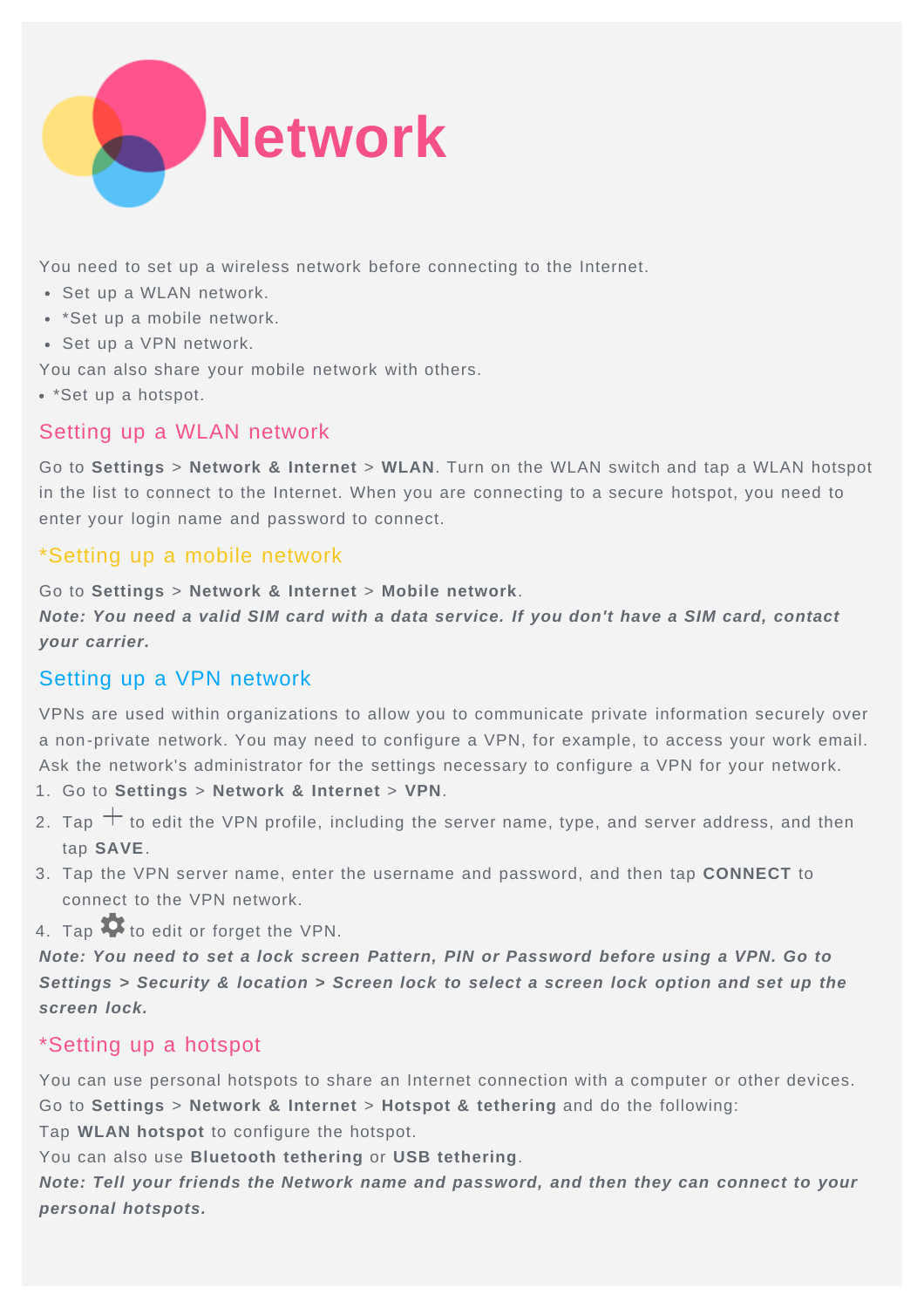![](_page_12_Picture_0.jpeg)

You can browse the web if your device is connected to a wireless network or a mobile network. To open the browser app, go to **Chrome**.

![](_page_12_Picture_2.jpeg)

# Visiting websites

You can use the **Chrome** app to visit websites.

**Type a web address**

You don't need to type the full web address of an "http://" website to access it.

To visit "http://www.lenovo.com", simply type "www.lenovo.com" into the address bar and tap  $\rightarrow$ .

**Search for keywords**

You can also type keywords into the address bar to search for webpages.

You can set a search engine in > **Settings** > **Search engine**.

**Add a new webpage**

Tap  $\div$  > **New tab** to add a new webpage tab.

Tap  $\cdot$  > **New incognito tab** to visit a website without leaving any traces of your visit.

**Close a webpage**

Tap  $\times$  to close a webpage tab.

**Refresh a webpage**

Tap  $G$  to refresh a webpage.

 $Tap \leftarrow$  to return to the previous webpage.

Tap  $\rightarrow$  to go forward to a recent webpage.

## Saving webpages

You can save images and webpages in your device's internal storage.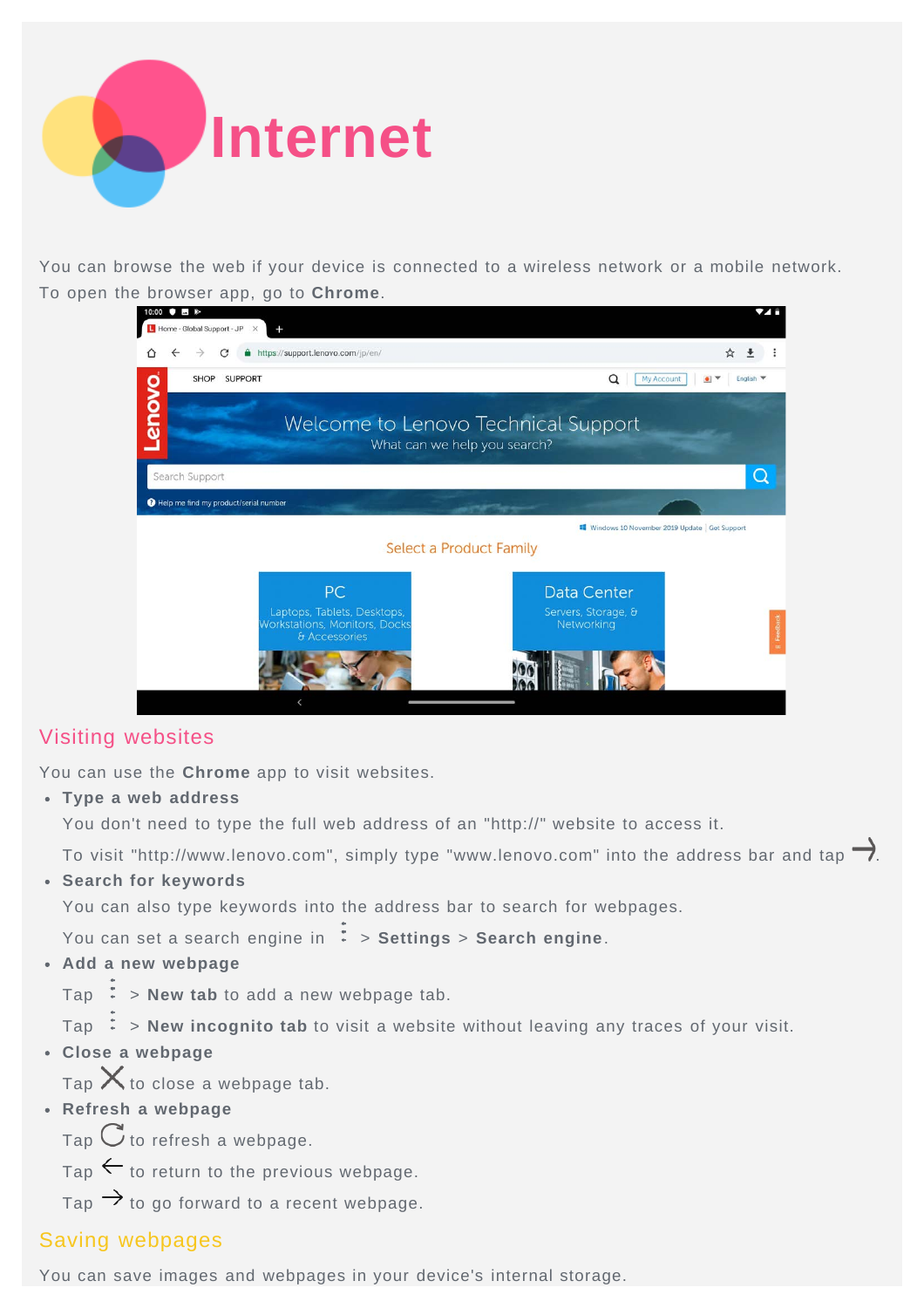- **Save images** Press and hold the image and then tap **Download image**.
- **Bookmark webpages**

Tap  $\overleftrightarrow{\mathbf{x}}$  to add a webpage to **Bookmarks**.

 $\text{Top}$  : > **Bookmarks** to view bookmarks.

# Setting accessibility preferences

Tap  $\frac{1}{x}$  > **Settings** > Accessibility to set the text scaling and the webpage zoom.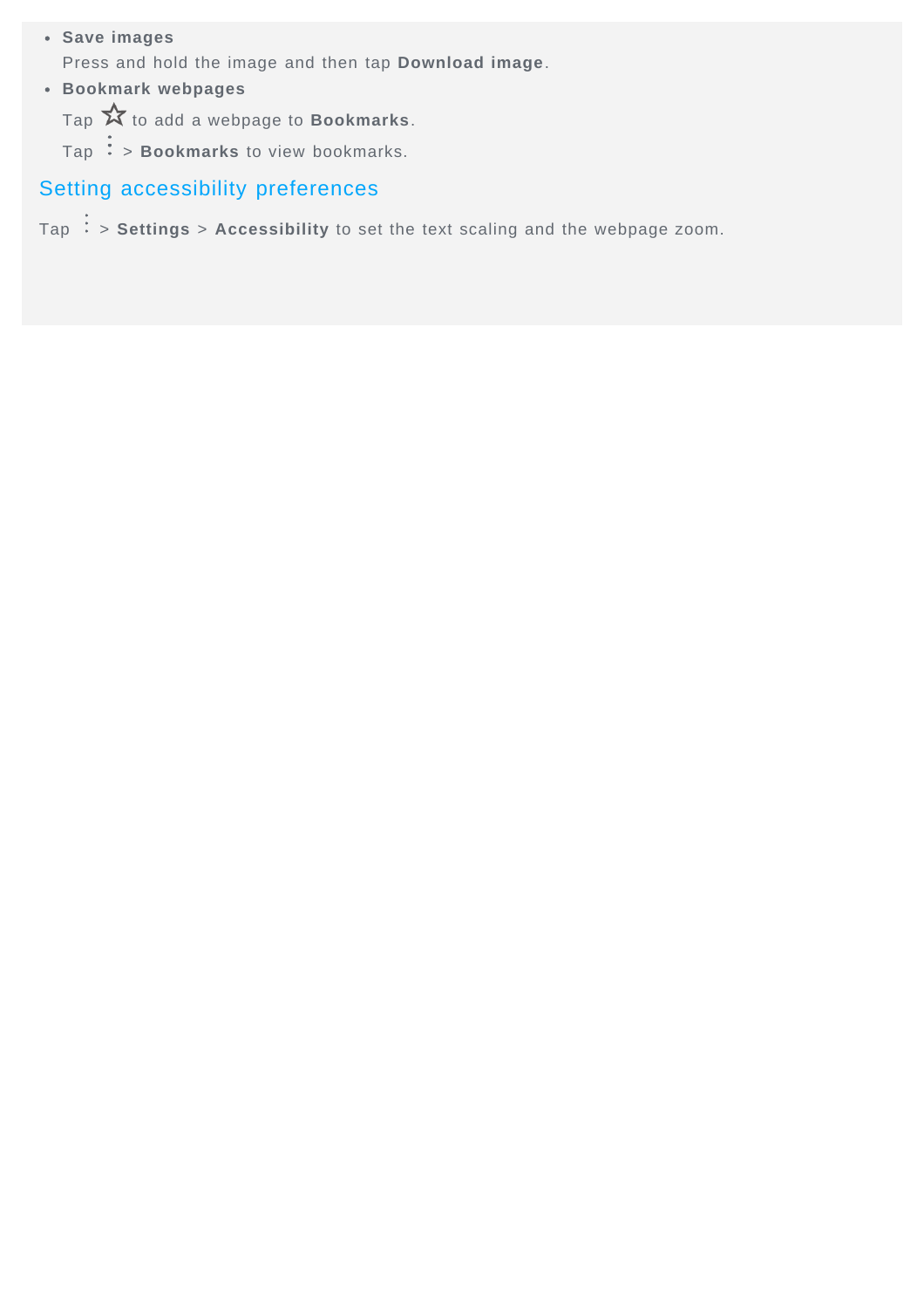![](_page_14_Picture_0.jpeg)

You can send and receive emails if your device is connected to a wireless network. To access the **Gmail** app, go to **Gmail**.

# Setting up a Gmail account

You can sign into Gmail if you have a Gmail account. If you don't have an account, you will need to create a Gmail account. You can also sign in with email accounts provided by other email providers.

| $1:27$ $\Box$ |                                                                                     | 301 |
|---------------|-------------------------------------------------------------------------------------|-----|
|               | You can now add all your email addresses. Learn more                                |     |
| $^{+}$        | Add an email address                                                                |     |
|               |                                                                                     |     |
|               |                                                                                     |     |
|               |                                                                                     |     |
|               |                                                                                     |     |
|               |                                                                                     |     |
|               |                                                                                     |     |
|               |                                                                                     |     |
|               |                                                                                     |     |
|               |                                                                                     |     |
|               |                                                                                     |     |
|               |                                                                                     |     |
|               | TAKE ME TO GMAIL                                                                    |     |
|               | $\,<$<br>the control of the control of the control of the control of the control of |     |

# Using Gmail

After setting up your Gmail account, you can use the **Gmail** app to send and receive emails.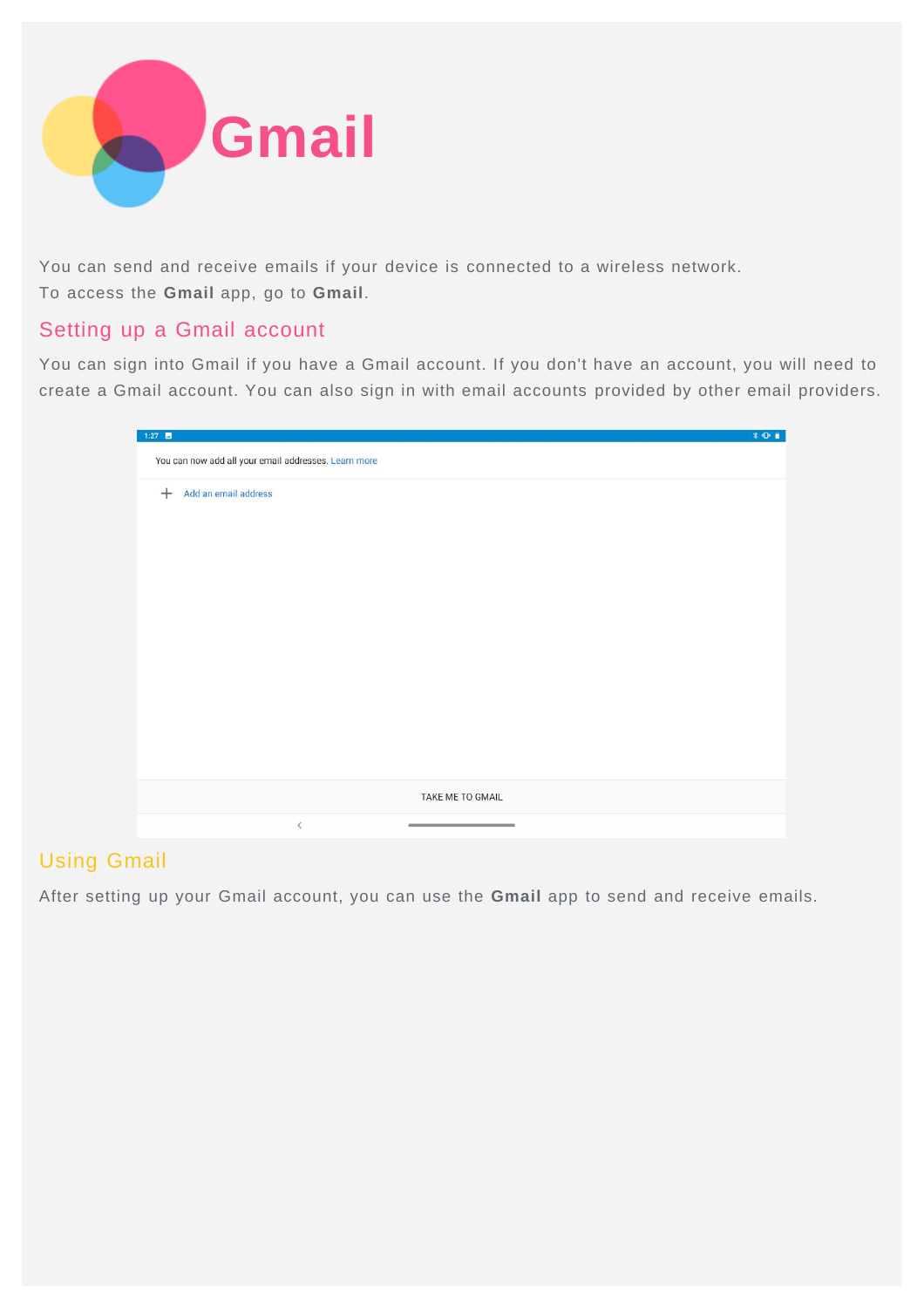![](_page_15_Picture_0.jpeg)

You need to set the following settings before you can use **Maps**.

Go to **Settings** > **Security & location** > **Location** and enable location access for Google apps.

# Finding a location

Type the address that you want to find in **Search here**, then tap  $Q$ .

![](_page_15_Figure_5.jpeg)

You can also tap  $\blacktriangledown$  to say aloud the address you want to search for.

# Current location

Tap  $\Phi$  to see your current location. You can explore nearby to see what is around.

# Planning a route

Tap **@** and type in **Your location** and **Choose destination**, or just choose the starting point as **Your location**.

Choose the travel mode: car, bus, bicycle or foot.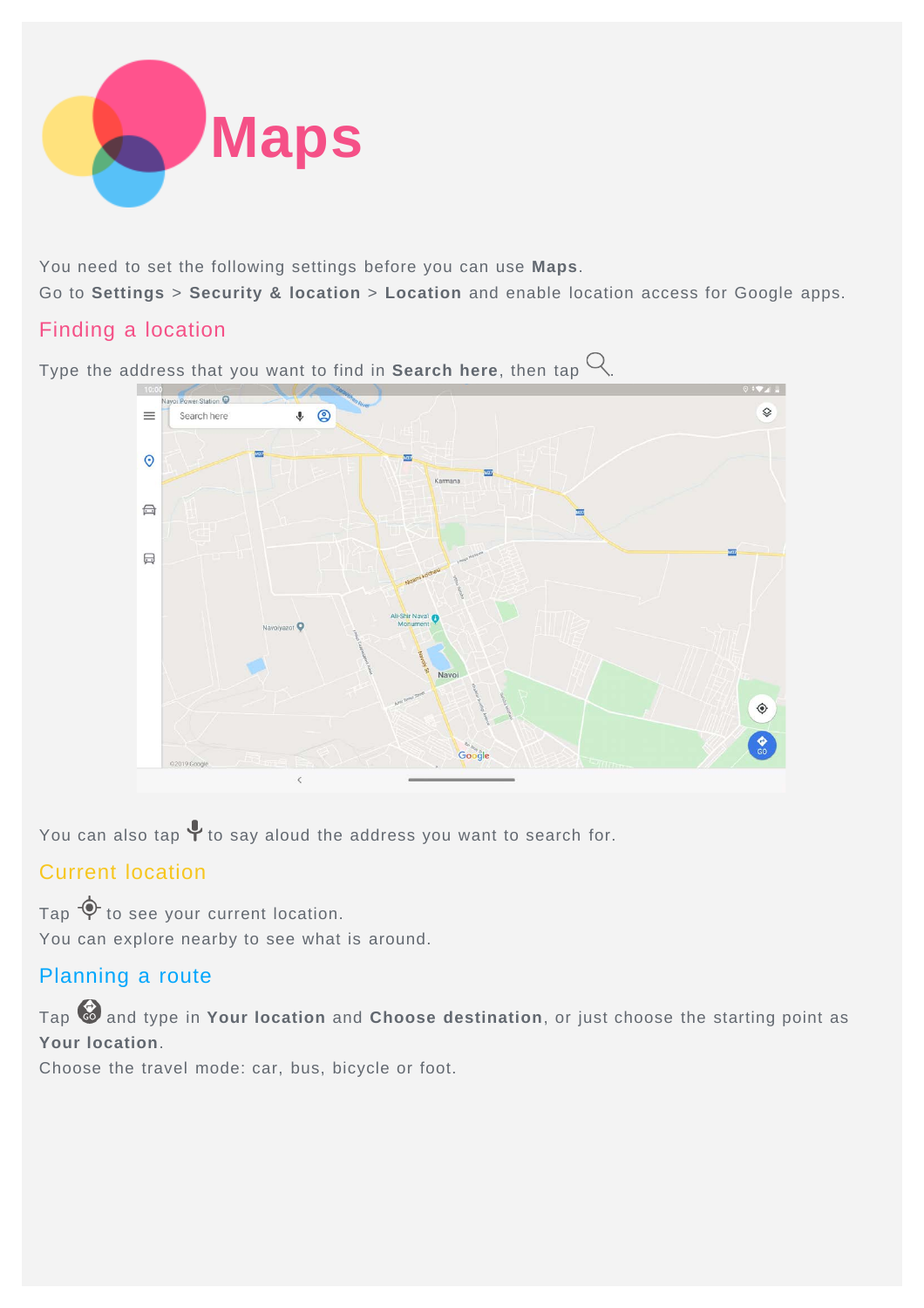![](_page_16_Figure_0.jpeg)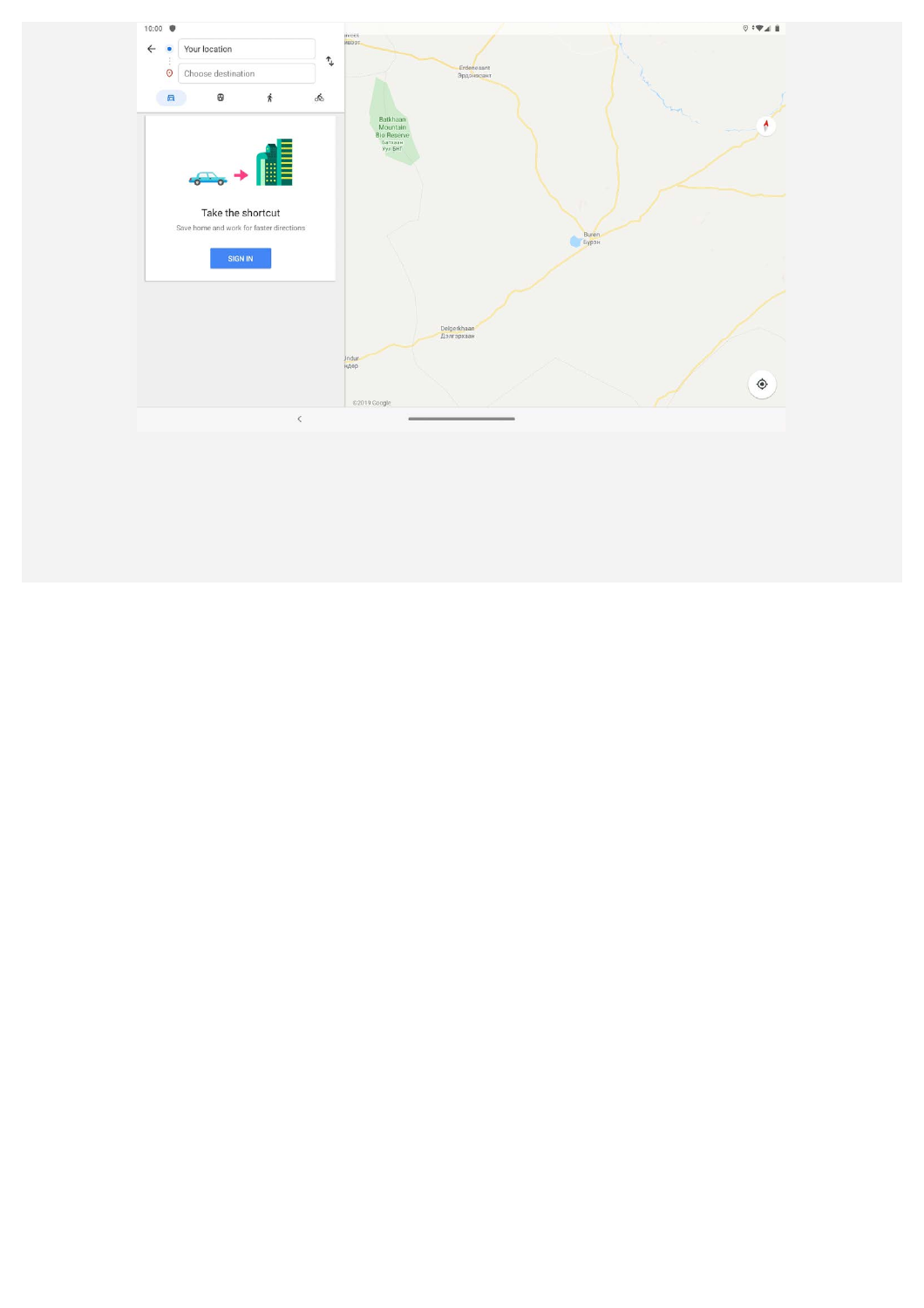![](_page_17_Picture_0.jpeg)

You can transfer data such as music, photos, videos, documents, APK files and so on.

## Connecting your device to your computer

Connect your device and computer using a USB cable.

Slide down from the top of the screen. You will see "**Charging this device via USB**" in the notifications bar.

Tap **Charging this device via USB** to view other options.

|          | <b>IND OTHER OWNER</b><br>1:15 AM Sat, Mar 21                                 | ∗                             |         | $12.0 \text{ m}$<br>$\Omega$<br>n<br>$\boxed{10}$ |            |
|----------|-------------------------------------------------------------------------------|-------------------------------|---------|---------------------------------------------------|------------|
|          | System UI ^<br>Screenshot saved<br>Tap to view your screenshot                |                               |         |                                                   |            |
|          |                                                                               |                               |         | ø                                                 | ovous.     |
|          | SHARE<br>DELETE<br>Android System ^                                           |                               |         | G.A                                               |            |
|          | Charging this device via USB<br>Tap for more options.<br>Manage notifications |                               |         | <b>CLEAR ALL</b>                                  |            |
| Settings | <b>Camera</b><br>$\boldsymbol{\Xi}$                                           | Photos<br>$\alpha \pm \alpha$ | Files   | Gmail                                             | Maps       |
| Google   | Dolby Atmos<br>$\overline{\left( \right. }%$                                  | Messages                      | Netflix | Chrome                                            | Play Store |

## Selecting the computer connection mode

You can select one of the following options:

- **File transfer**: Select this mode if you want to transfer media files such as photos, videos, and ringtones between your device and computer.
- **MIDI**: Select this mode if you want MIDI-enabled apps on your device to work with MIDI software on the computer.
- **PTP**: Select this mode if you only want to transfer only photos and videos between your tablet and computer.
- **No data transfer**: Select this mode if you only want to charge your phone.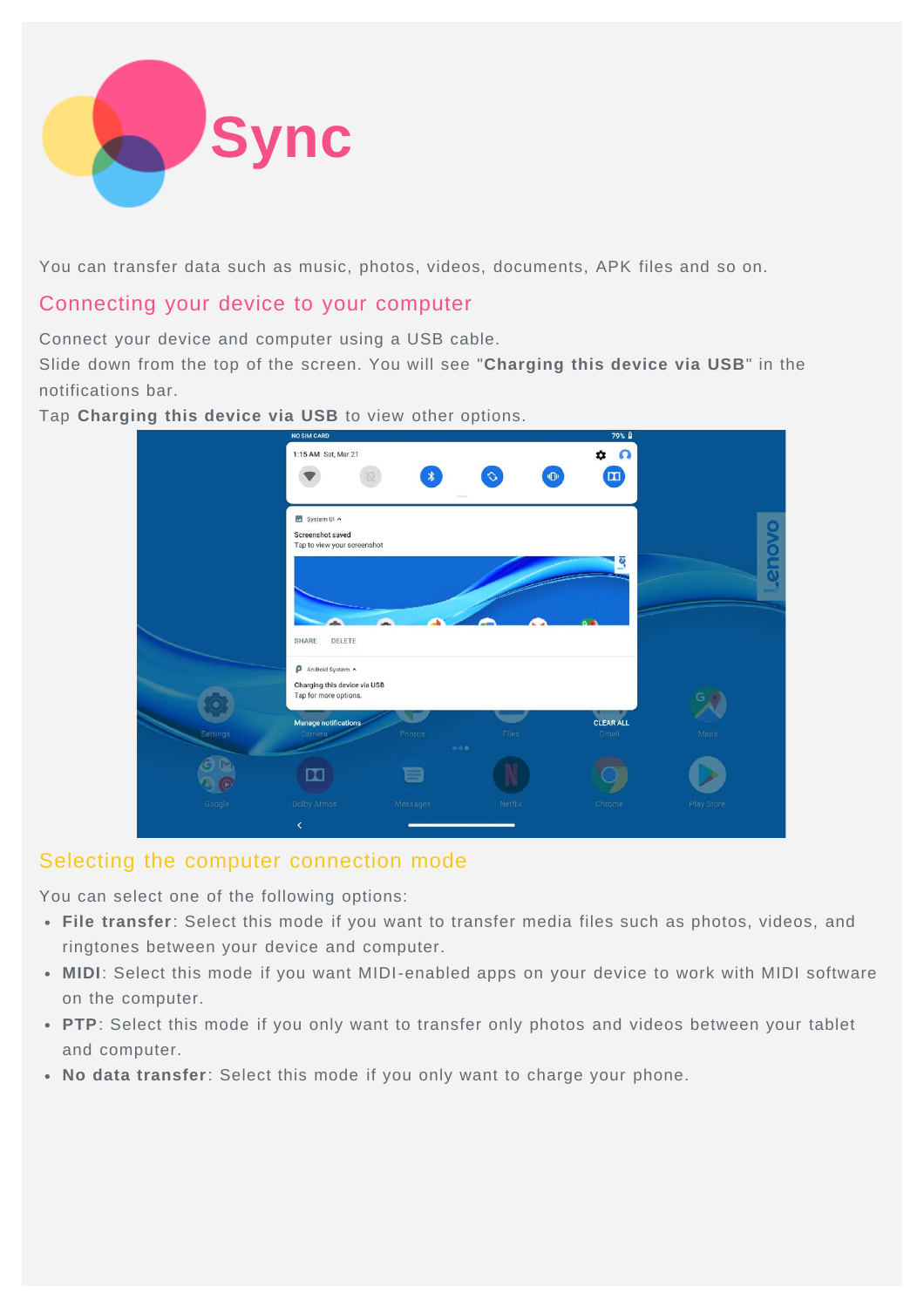![](_page_18_Picture_0.jpeg)

## Setting the language

- 1. Go to **Settings** > **System** > **Languages & input** > **Languages** > **Add a language**.
- 2. Select the language that you want to add.
- 3. Press and hold  $\equiv$  option box to drag the added language to the first line.

## Setting screen lock

Go to **Settings** > **Security & location** > **Screen lock** , and select screen lock mode.

# Setting sound

Go to **Settings** > **Sound**. Here you can set the Default notification sound, Default alarm sound, and so on. You can also set the Media volume, Alarm volume, ringing volume, etc.

## Setting face recognition

Go to **Settings** > **Security & location** > **Face-recognition** and follow the on-screen instructions to set up your device.

# Battery protection mode

Battery protection mode prevents charging for extended periods, which exposes the battery to high temperatures and high voltage that may cause it to age faster. Once turned on, charging is paused when the battery level reaches 60%.

Go to **Settings** > **Battery** > **Battery protection mode** to turn on the Battery protection mode.

# Eye Protection and Safety Information

#### 1. Eye protection

When Eye protection mode is enabled, the screen will have an amber tint, which reduces blue light. This allows you to read or view the screen more comfortably in dimly lit environments.

Go to **Settings** > **Display** > **Eye protection mode**, and tap **Status** to turn it on/off.

Color Temperature adjustment: Enter Eye protection Mode and slide the Color Temperature slider to adjust as needed.

#### 2. Safety Information

Please use the device in a well-lit area, and when using the device, keep it at a suitable distance from your eyes. To avoid eyestrain, take a break from looking at the screen after a period of time.

## Factory reset

Factory reset will erase all data from your tablet's internal storage. Please back up important data on the device before resetting your tablet. Go to **Settings** > **System** > **Reset options** > **Erase all data (factory reset)**, then tap **RESET TABLET** > **ERASE EVERYTHING** to reset to the manufacturer's default setings.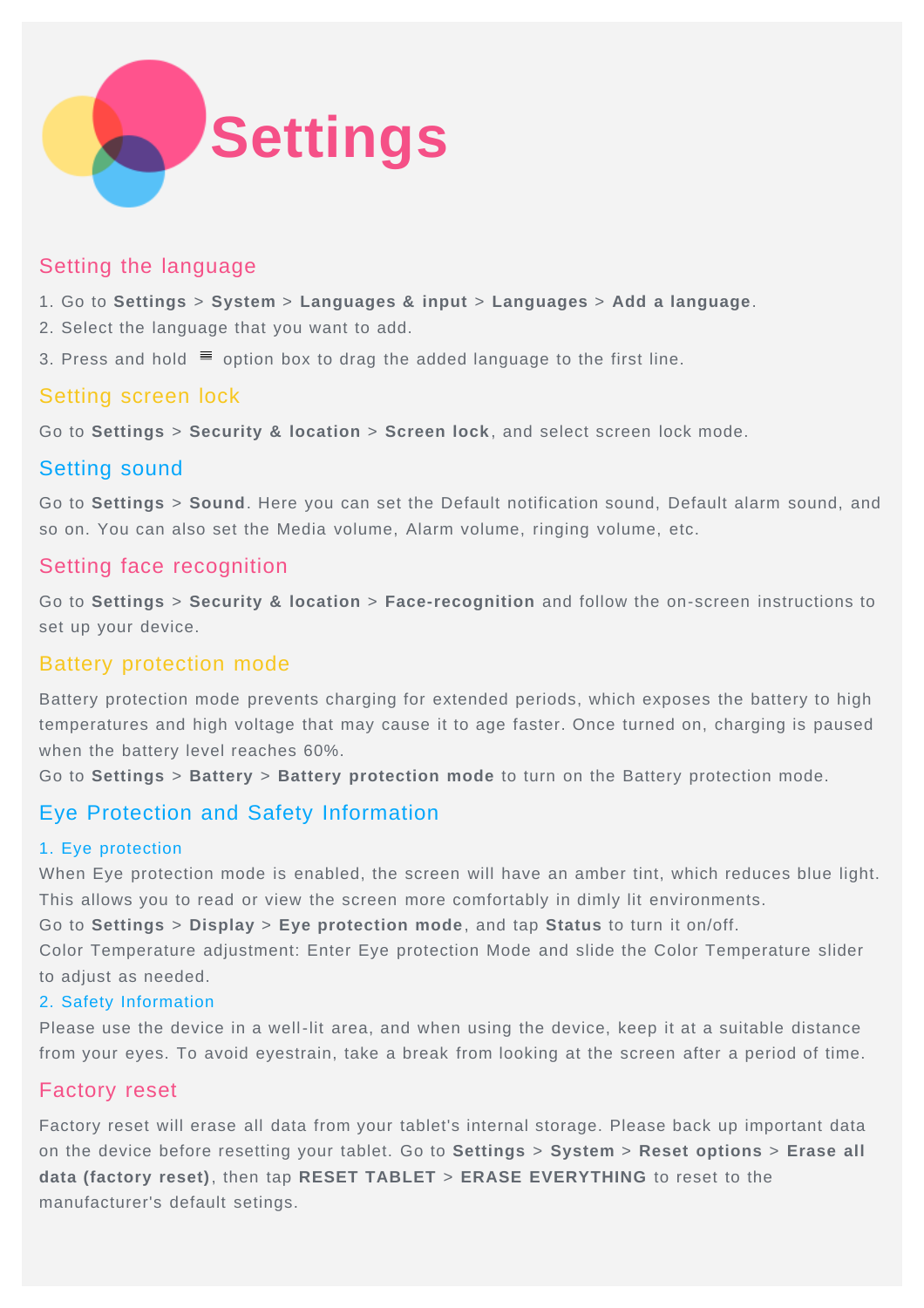![](_page_19_Picture_0.jpeg)

# Important safety and handling information

To avoid personal injury, property damage, or accidental damage to the product, read all of the information in this section before using the product. For additional tips to help you operate your device safely, go to <http://www.lenovo.com/safety> .

#### Handle your device with care

Do not drop, bend, or puncture your device; do not insert foreign objects into or place heavy objects on your device. Sensitive components inside might become damaged.

Your device screen is made of glass. The glass might break if the device is dropped on a hard surface, is subjected to a high impact, or is crushed by a heavy object. If the glass chips or cracks, do not touch the broken glass or attempt to remove it from the device. Stop using the device immediately and contact Lenovo technical support for repair, replacement, or disposal information. When using your device, keep it away from hot or high-voltage environments, such as electrical appliances, electrical heating equipment, or electrical cooking equipment. Use your device only in the temperature range of 0°C (32°F) to 40°C (104°F) (storage -20°C (-4°F) to 60°C (140°F)) to avoid damage.

Don't expose your device to water, rain, extreme humidity, sweat or other liquids.

#### Do not disassemble or modify your device

Your device is a sealed unit. There are no end-user serviceable parts inside. All internal repairs must be done by a Lenovo-authorized repair facility or a Lenovo-authorized technician. Attempting to open or modify your device will void the warranty.

#### Built-in rechargeable battery notice

Do not attempt to replace the internal rechargeable lithium ion battery. There is risk of explosion if the battery is replaced with an incorrect type. Contact Lenovo Support for replacement.

#### Plastic bag notice

#### **DANGER:**

**Plastic bags can be dangerous. Keep plastic bags away from babies and children to avoid danger of suffocation.**

#### Adapter information

**Prevent your device and AC adapter from getting wet.**

Do not immerse your device in water or leave your device in a location where it can come into contact with water or other liquids.

**Use approved charging methods only.**

Note: Please only use standard Lenovo power adapters. The use of third-party power adapters will affect the charging speed, resulting in abnormal charging and potential damage to the equipment.

Connect a standard power adapter to a suitable power outlet.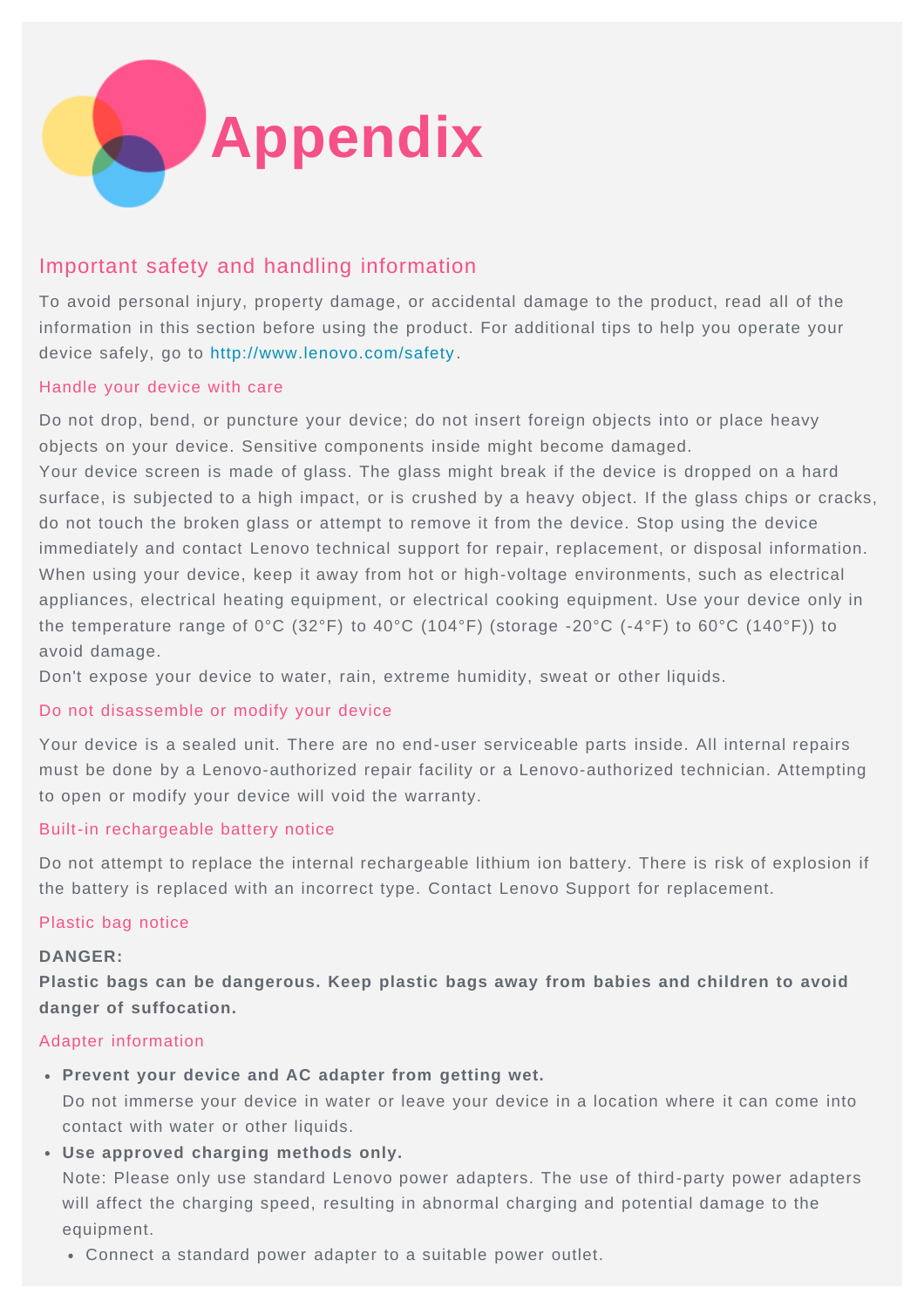Use a standard data cable to connect the device to a PC or a device that complies with USB 2.0 or higher.

Charging devices might become warm during normal use. Ensure that you have adequate ventilation around the charging device. Unplug the charging device if any of the following occurs:

- The charging device has been exposed to rain, liquid, or excessive moisture.
- The charging device shows signs of physical damage.
- You want to clean the charging device.

#### **Warning:**

**Lenovo is not responsible for the performance or safety of products not manufactured or approved by Lenovo. Use only approved Lenovo ac adapters and batteries.**

#### EU ErP (EcoDesign) Directive (2009/125/EC) - external power adapters (Regulation (EU) 2019/1782)

Lenovo products are designed to work with a range of compatible power adapters. Access https://www.lenovo.com/us/en/compliance/eu-doc to view the compatible power adapters. For the detailed power adapter specifications for your device, go to https://support.lenovo.com.

#### Caution about high volume usage

Warning: exposure to loud noise from any source for extended periods of time may affect your hearing. The louder the sound, the less time is required before your hearing could be affected. To protect your hearing:

- Limit the amount of time you use headsets or headphones at high volume.
- Avoid turning up the volume to block out noisy surroundings.
- Turn the volume down if you can't hear people speaking near you.

If you experience hearing discomfort, including the sensation of pressure or fullness in your ears, ringing in your ears or muffled speech, you should stop listening to the device through your headset or headphones and have your hearing checked.

![](_page_20_Picture_15.jpeg)

To prevent possible hearing damage, do not listen at high volume levels for long periods.

#### Take care when using your device in a motor vehicle or on a bicycle

Always prioritize your safety and the safety of others. Follow the law. Local laws and regulations might govern how you can use mobile electronic devices, such as your device, while you drive a motor vehicle or ride a bicycle.

#### Dispose according to local laws and regulations

When your device reaches the end of its useful life, do not crush, incinerate, immerse in water, or dispose of your device in any manner contrary to local laws and regulations. Some internal parts contain substances that can explode, leak, or have an adverse environmental effects if disposed of incorrectly.

See "Recycling and environmental information" for additional information.

#### Keep your device and accessories away from small children

Your device contains small parts that can be a choking hazard to small children. Additionally, the glass screen can break or crack if dropped on or thrown against a hard surface.

#### Protect your data and software

Do not delete unknown files or change the name of files or directories that were not created by you; otherwise, your device software might fail to work.

Be aware that accessing network resources can leave your device vulnerable to computer viruses,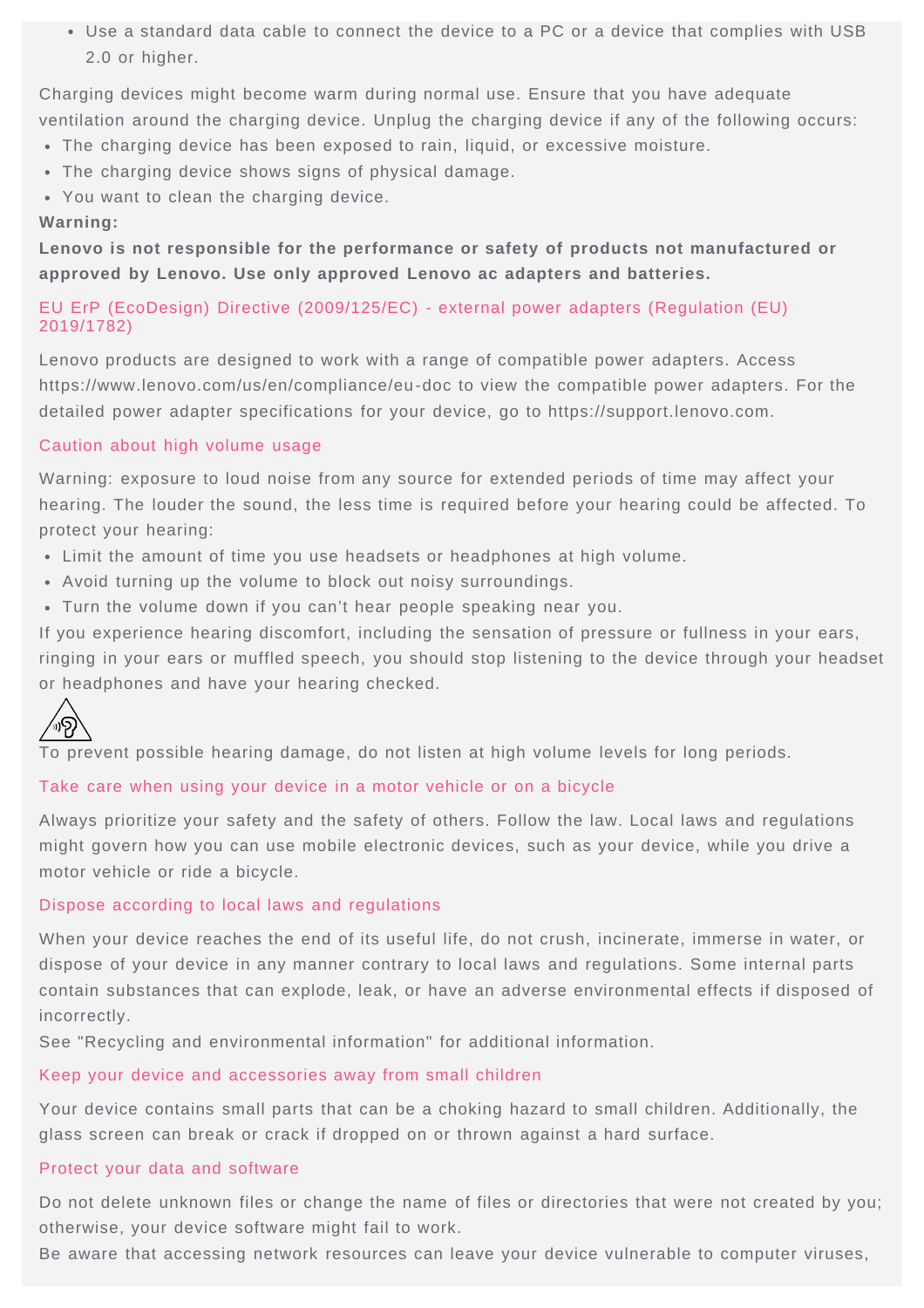hackers, spyware, and other malicious activities that might damage your device, software, or data. It is your responsibility to ensure that you have adequate protection in the form of firewalls, antivirus software, and anti-spyware software and keep such software up to date. Keep electrical appliances away from your device. These include electric fans, radios, high-powered speakers, air-conditioners, and microwave ovens. The strong magnetic fields generated by electrical appliances can damage the screen and the data on the device.

#### Be aware of heat generated by your device

When your device is turned on or the battery is charging, some parts might become hot. The temperature that they reach depends on the amount of system activity and the battery charge level. Extended contact with your body, even through clothing, could cause discomfort or even a skin burn. Avoid keeping your hands, your lap, or any other part of your body in contact with a hot section of the device for any extended time.

#### Electronic emission notices

#### FCC Compliance Statement

This equipment has been tested and found to comply with the limits for a Class B digital device, pursuant to Part 15 of the FCC Rules. These limits are designed to provide reasonable protection against harmful interference in a residential installation. This equipment generates, uses, and can radiate radio frequency energy and, if not installed and used in accordance with the instructions, may cause harmful interference to radio communications. However, there is no guarantee that interference will not occur in a particular installation. If this equipment does cause harmful interference to radio or television reception, which can be determined by turning the equipment off and on, the user is encouraged to try to correct the interference by one or more of the following measures:

- Reorient or relocate the receiving antenna.
- Increase the separation between the equipment and receiver.
- Connect the equipment into an outlet on a circuit different from that to which the receiver is connected.
- Consult an authorized dealer or service representative for help.

Lenovo is not responsible for any radio or television interference caused by unauthorized changes or modifications to this equipment. Unauthorized changes or modifications could void the user's authority to operate the equipment.

This device complies with Part 15 of the FCC Rules. Operation is subject to the following two conditions: (1) this device may not cause harmful interference, and (2) this device must accept any interference received, including interference that may cause undesired operation. Responsible Party:

Lenovo (United States) Incorporated 1009 Think Place - Building One Morrisville, NC 27560 Telephone: 1-919-294-5900

#### ISED Caution

This device complies with Innovation, Science and Economic Development Canada license-exempt RSS standard(s). Operation is subject to the following two conditions:

(1) This device may not cause interference, and

(2) this device must accept any interference, including interference that may cause undesired operation of the device.

Le présent appareil est conforme aux CNR d'Industrie Canada applicables aux appareils radio exempts de licence. L'exploitation est autorisée aux deux conditions suivantes: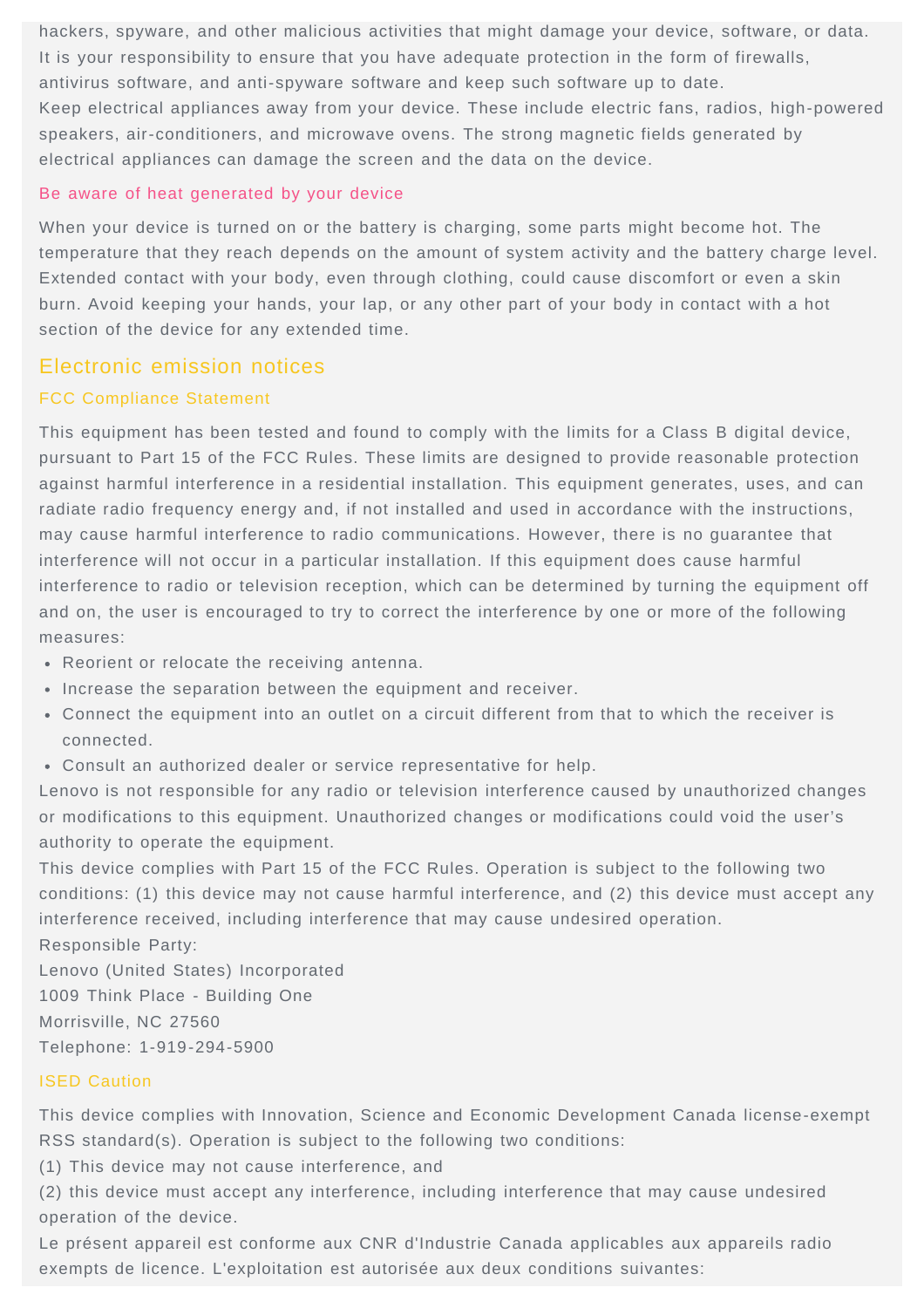(1) l'appareil ne doit pas produire de brouillage, et

(2) l'utilisateur de l'appareil doit accepter tout brouillage radioélectrique subi, même si le brouillage est susceptible d'en compromettre le fonctionnement.

#### Japanese VCCI Class B statement

この装置は、クラスB情報技術装置です。この装置は、家庭環境で使用することを目的としていますが、こ の装置がラジオやテレビジョン受信機に近接して使用されると、受信障害を引き起こすことがあります。 取 扱説明書に従って正しい取り扱いをして下さい。VCCI-B

Japan compliance statement for products that connect to power mains rated at less than or equal to 20A per phase

日本の定格電流が 20A/相 以下の機器に対する高調波電流規制 高調波電流規格 JIS C 61000-3-2 適合品

#### Environmental, recycling, and disposal information

#### General recycling statement

Lenovo encourages owners of information technology (IT) equipment to responsibly recycle their equipment when it is no longer needed. Lenovo offers a variety of programs and services to assist equipment owners in recycling their IT products. For information on recycling Lenovo products, go to http://www.lenovo.com/recycling.

#### Important battery and WEEE information

![](_page_22_Picture_10.jpeg)

Batteries and electrical and electronic equipment marked with the symbol of a crossed-out wheeled bin may not be disposed as unsorted municipal waste. Batteries and waste of electrical and electronic equipment (WEEE) shall be treated separately using the collection framework available to customers for the return, recycling, and treatment of batteries and WEEE. When possible, remove and isolate batteries from WEEE prior to placing WEEE in the waste collection stream. Batteries are to be collected separately using the framework available for the return, recycling, and treatment of batteries and accumulators.

Country-specific information is available at http://www.lenovo.com/recycling.

#### Battery recycling information for Brazil

#### **Declarações de Reciclagem no Brasil**

Descarte de um Produto Lenovo Fora de Uso Equipamentos elétricos e eletrônicos não devem ser descartados em lixo comum, mas enviados à pontos de coleta, autorizados pelo fabricante do produto para que sejam encaminhados e processados por empresas especializadas no manuseio de resíduos industriais, devidamente certificadas pelos orgãos ambientais, de acordo com a legislação local. A Lenovo possui um canal específico para auxiliá-lo no descarte desses produtos. Caso você possua um produto Lenovo em situação de descarte, ligue para o nosso SAC ou encaminhe um e-mail para: reciclar@lenovo.com, informando o modelo, número de série e cidade, a fim de enviarmos as instruções para o correto descarte do seu produto Lenovo.

#### Recycling information for Japan

Recycling and disposal information for Japan is available at http://www.lenovo.com/recycling/japan.

#### Recycling information for India

Recycling and disposal information for India is available at http://www.lenovo.com/social\_responsibility/us/en/sustainability/ptb\_india.html.

#### Battery recycling marks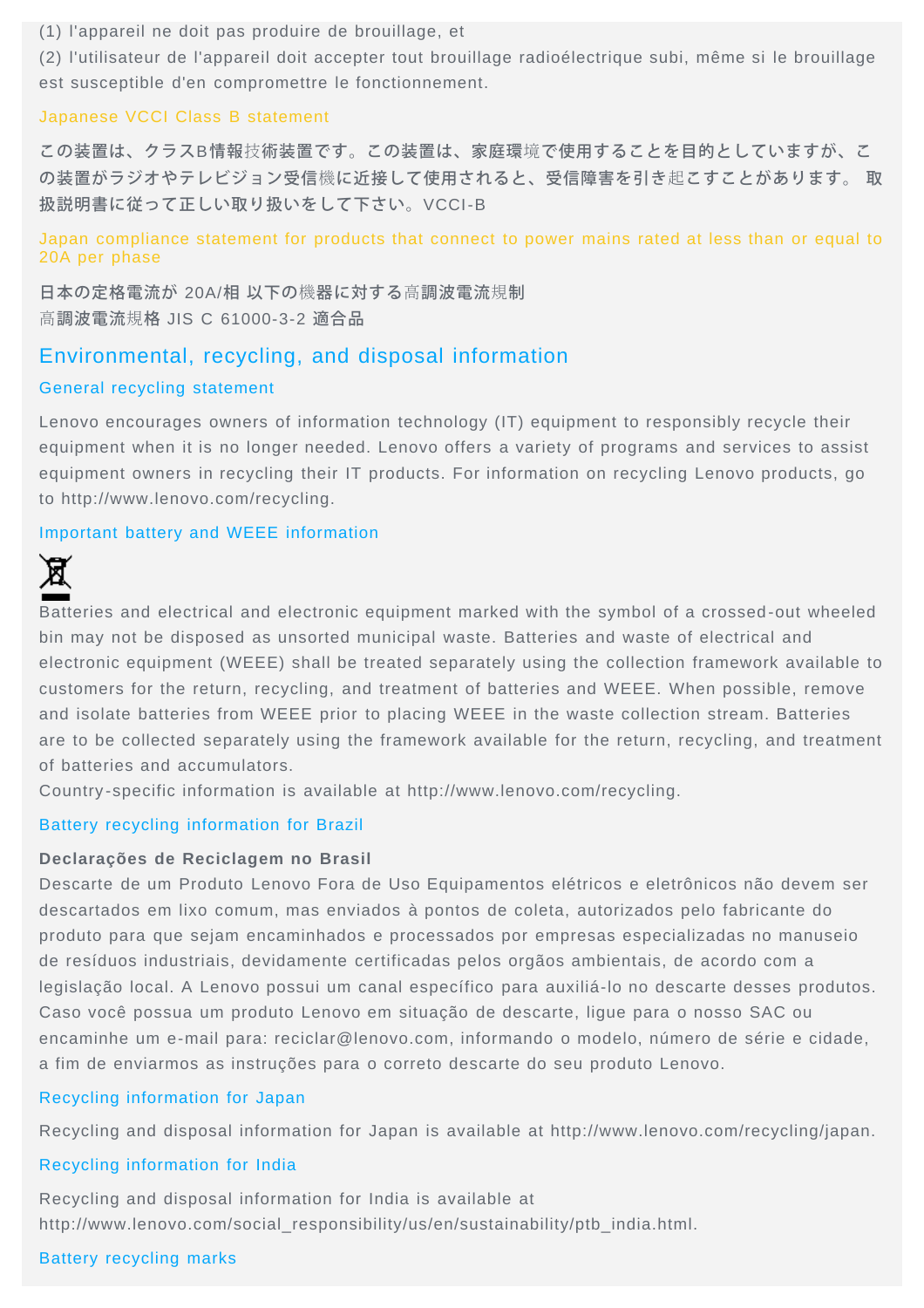The battery recycling information of Taiwan

![](_page_23_Picture_1.jpeg)

Battery recycling information for the United States and Canada

![](_page_23_Picture_3.jpeg)

**US & Canada Only** • Battery recycling information for the European Union

FU.

![](_page_23_Picture_6.jpeg)

ENERGY STAR model information

![](_page_23_Picture_8.jpeg)

ENERGY STAR® is a joint program of the U.S. Environmental Protection Agency and the U.S. Department of Energy aimed at saving money and protecting the environment through energy efficient products and practices.

Lenovo is proud to offer our customers products with the ENERGY STAR qualified designation. You might find an ENERGY STAR mark affixed on the computer or displayed on the power settings interface. Lenovo tablets of the following model name, if carry an ENERGY STAR mark, have been designed and tested to conform to the ENERGY STAR program requirements for tablets. Lenovo TB-X606F

By using ENERGY STAR qualified products and taking advantage of the power-management features of the tablet, you can help reduce the consumption of electricity. Reduced electrical consumption can contribute to potential financial savings, a cleaner environment, and the reduction of greenhouse gas emissions.

For more information about ENERGY STAR, go to http://www.energystar.gov.

# Export classification notice

This product is subject to the United States Export Administration Regulations (EAR) and has an Export Classification Control Number (ECCN) of 5A992.c. It can be re-exported except to any of the embargoed countries in the EAR E1 country list.

# Troubleshooting

Insufficient memory prompt appears during app installation

Please free up some memory and try to install again.

The touch screen does not work or is not sensitive